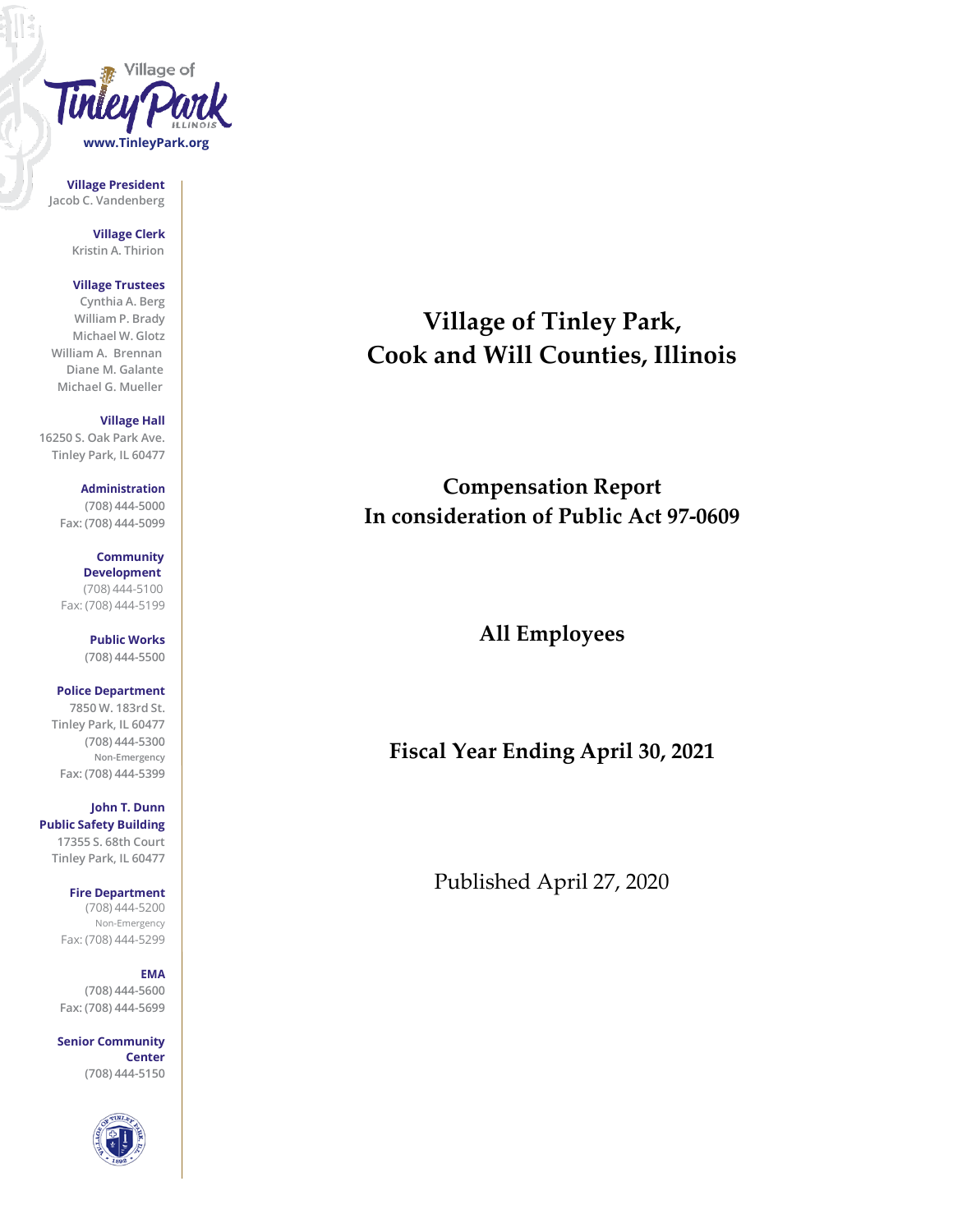

**Village President**

**Village Clerk Kristin A. Thirion**

#### **Village Trustees**

**Cynthia A. Berg William P. Brady Michael W. Glotz William A. Brennan Diane M. Galante Michael G. Mueller**

#### **Village Hall**

**16250 S. Oak Park Ave. Tinley Park, IL 60477**

> **Administration (708) 444-5000 Fax: (708) 444-5099**

#### **Community Development** (708) 444-5100 Fax: (708) 444-5199

**Public Works**

**(708) 444-5500**

#### **Police Department**

**7850 W. 183rd St. Tinley Park, IL 60477 (708) 444-5300 Non-Emergency Fax: (708) 444-5399**

**John T. Dunn Public Safety Building 17355 S. 68th Court Tinley Park, IL 60477**

#### **Fire Department**

(708) 444-5200 Non-Emergency Fax: (708) 444-5299

#### **EMA**

**(708) 444-5600 Fax: (708) 444-5699**

#### **Senior Community Center (708) 444-5150**



### Jacob C. Vandenberg **EMPLOYEE COMPENSATION**

In August 2011 Public Act 97-0609 became law. This Act amended the Illinois Open Meetings Act and the Illinois Pension Code and requires additional disclosures to be provided by Illinois public bodies.

The Act provides that any Illinois Municipal Retirement Fund (IMRF) employer that approves an IMRF eligible employee's total compensation package equal to or in excess of \$150,000 per year must post the total compensation package at least 6 days before the approval of said compensation package or a budget. The Act requires that all IMRF employers must post information for each IMRF eligible employee having a total compensation package that exceeds \$75,000 per year within 6 days of approval of a budget.

For purposes of the Act, "Total Compensation Package" means payments by the employer to the employee for salary, health insurance, a housing allowance, a vehicle allowance, a clothing allowance, bonuses, loans, vacation days granted, and sick days granted. This definition of "Total Compensation Package" under the Act includes only items that are paid directly to the employee, and not expenses incurred by the employer for the benefit of the employee. Accordingly, expenses such as health insurance premiums, and retirement system contributions (which would also include the employer share of contributions for Social Security and Medicare) paid by the Village to companies or individuals other than the employees would not be included in the computation of the Total Compensation Package. An employee's vacation time is provided in accordance with Section 6.6 of the Village of Tinley Park Personnel Manual and is included within the salary for the position and is not an additional compensation benefit. The Village does not provide employees sick days.

As noted earlier, under the provisions of the Act, the Village is only required to provide disclosure for employees participating in the IMRF pension system with Total Compensation greater than \$75,000. The Village is providing the attached list of employee positions with the estimated Total Compensation Package **inclusive of such other costs incurred and paid by the Village that benefit the employee which exceeds the disclosure requirements of the Act. We have also attempted to include all employee positions, including those covered by other pension or retirement systems other than IMRF, again exceeding the disclosure requirements of the Act**. The report also includes part-time positions where the expected paid hours can reasonably be estimated or projected. For part-time positions where the hours cannot be projected, a schedule of the Total Compensation Package on an hourly wage basis is provided. The reporting of these part-time positions also exceeds the Act disclosure requirements. The information within this report is on a <u>projected basis</u> for the fiscal year beginning May 1, 2020 and ending April 30, 2021 based on information currently available.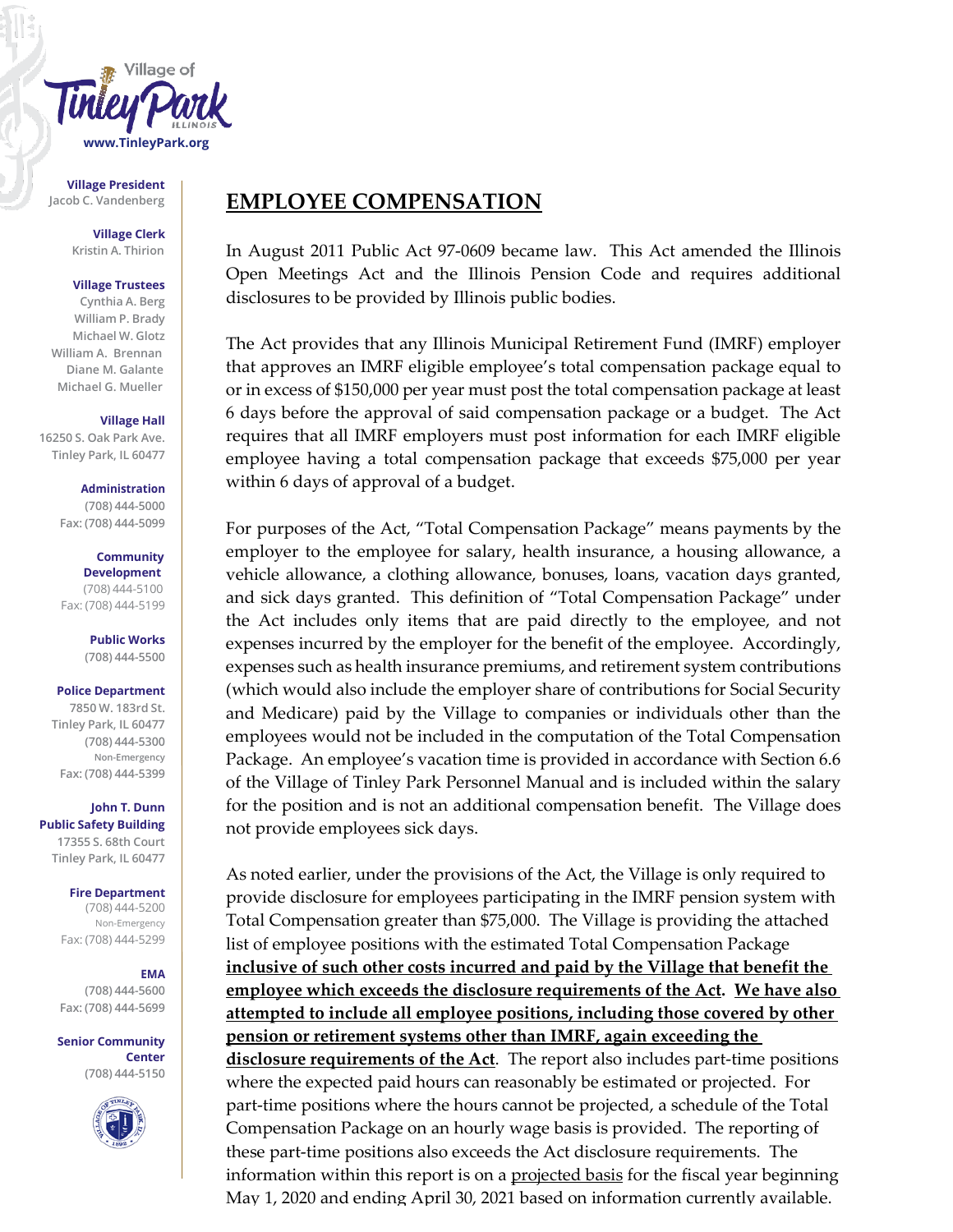| <b>Name</b>                   | <b>Position</b>                                  | <b>Salary</b>                    | Other | Retire/               | Health           | Other      | <b>Total</b>                                         | Provided |
|-------------------------------|--------------------------------------------------|----------------------------------|-------|-----------------------|------------------|------------|------------------------------------------------------|----------|
|                               |                                                  |                                  |       |                       |                  |            | Comp   Pension   Insurance   Benefits   Compensation | Vehicle  |
| NIEMEYER, DAVID               | <b>VILLAGE MANAGER</b>                           | 187,343                          | 4,920 | 40,760                | 8,655            | 152        | 241,830                                              | X        |
| <b>FARICELLI, CHARLES</b>     | DEPUTY POLICE CHIEF                              | 144,645 5,520                    |       | 60,591                | 26,373           | 140        | 237,269                                              | X        |
| TENCZA, STANLEY               | COMMANDER                                        | 139,303                          | 5,460 | 58,412                | 26,373           | 140        | 229,688                                              | Χ        |
| WALSH, MATTHEW                | POLICE CHIEF                                     | 146,891                          | 1,200 | 59,755                | 20,621           | 152        | 228,619                                              | X        |
| CAMPBELL, ANTHONY             | COMMANDER                                        | 139,303 6,180                    |       | 58,702                | 17,763           | 140        | 222,089                                              | X        |
| DEVINE, WILLIAM               | SERGEANT - INVESTIGATIONS                        | 123,613 15,266                   |       | 56,038                | 26,373           | 129        | 221,418                                              | Χ        |
| <b>BUTLER, CHRISTOPHER</b>    | SERGEANT                                         | 123,613 13,112                   |       | 55,169                | 26,373           | 129        | 218,395                                              | Χ        |
| PERSHA, DARREN                | SERGEANT                                         | 123,613 13,112                   |       | 55,169                | 26,373           | 129        | 218,395                                              | X        |
| ST. JOHN, PATRICK             | SERGEANT                                         | 123,613 13,112                   |       | 55,169                | 26,373           | 129        | 218,395                                              | Χ        |
| ROCKAITIS, RANDALL            | SERGEANT                                         | 123,613 13,112                   |       | 55,169                | 26,373           | 129        | 218,395                                              | X        |
| <b>BISHOP, BRYAN</b>          | SERGEANT                                         | 123,613 12,872                   |       | 55,072                | 26,373           | 129        | 218,059                                              | Χ        |
| SULLIVAN, KEITH               | SERGEANT                                         | 123,613 12,392                   |       | 54,878                | 26,373           | 129        | 217,385                                              | Χ        |
| DIORIO, BOB                   | SERGEANT                                         | 123,613 11,672                   |       | 54,588                | 26,373           | 129        | 216,374                                              | X        |
| MITTELMAN, JONATHAN           | SERGEANT                                         | 123,613 10,952                   |       | 54,297                | 26,373           | 129        | 215,364                                              | Χ        |
| <b>BONAREK, MELISSA</b>       | SERGEANT                                         | 123,613 11,672                   |       | 54,588                | 17,046           | 129        | 207,047                                              |          |
| URBANSKI, JOHN                | <b>INTERIM PUBLIC WORKS DIRECTOR</b>             | 149,969 4,860                    |       | 32,824                | 13,328           | 148        | 201,129                                              | X        |
| RAINS, SCOTT                  | PATROL OFFICER - CANINE                          | 103,018 17,434                   |       | 48,603                | 26,373           | 117        | 195,545                                              | X        |
| BETTENHAUSEN, BRAD            | TREASURER/FINANCE DIRECTOR                       | 151,223 2,340                    |       | 32,555                | 8,655            | 152        | 194,926                                              |          |
| REEDER, FOREST                | FIRE SERVICES ADMINISTRATOR                      | 151,286                          | 0     | 32,073                | 8,655            | 152        | 192,165                                              |          |
| CARR, PATRICK                 | ASST. VILLAGE MANAGER ADMIN                      | 140,403 3,120                    |       | 30,427                | 17,046           | 152        | 191,147                                              | X        |
| <b>BROWN, ANDREW</b>          | <b>ASSISTANT TREASURER</b>                       | 135,000                          | 0     | 28,620                | 26,373           | 129        | 190,121                                              |          |
| DAJANI, OSAMAH                | PATROL OFFICER - INVESTIGATOR                    | 103,018 13,551                   |       | 47,036                | 26,373           | 117        | 190,094                                              | X        |
| VIOLETTO JR, RAYMOND          | PATROL OFFICER - INVESTIGATOR                    | 103,018 12,591                   |       | 46,648                | 26,373           | 117        | 188,747                                              | Χ        |
| RIORDAN, DANIEL               | <b>DEPUTY FIRE CHIEF</b>                         | 130,359 3,480                    |       | 28,374                | 26,373           | 152        | 188,737                                              | X        |
| ZYLKA, MATTHEW                | PATROL OFFICER - TAC UNIT                        | 103,018 12,523                   |       | 46,621                | 26,373           | 117        | 188,652                                              | Χ        |
| GRABS, WILLIAM                | PATROL OFFICER - SCHOOL RESOUR<br>PATROL OFFICER | 103,018 11,631                   |       | 46,261                | 26,373           | 117<br>117 | 187,399                                              | X<br>Χ   |
| STOINER, JASON<br>WOOD, BRIAN | PATROL OFFICER                                   | 103,018 11,397<br>103,018 10,677 |       | 46,167<br>45,876      | 26,373<br>26,373 | 117        | 187,071<br>186,061                                   |          |
| DWYER, DOUGLAS                | PATROL OFFICER                                   | 103,018 10,677                   |       | 45,876                | 26,373           | 117        | 186,061                                              | X        |
| DAVISSON, ROGER               | PATROL OFFICER                                   | 103,018 10,265                   |       | 45,710                | 26,373           | 117        | 185,482                                              | X        |
| JENNINGS, PETERSON            | PATROL OFFICER                                   | 103,018 9,957                    |       | 45,585                | 26,373           | 117        | 185,050                                              |          |
| <b>GRAVES, TIMOTHY</b>        | PATROL OFFICER                                   | 103,018 9,957                    |       | 45,585                | 26,373           | 117        | 185,050                                              |          |
| DORIAN, DAVID                 | PATROL OFFICER                                   | 103,018 9,477                    |       | 45,392                | 26,373           | 117        | 184,377                                              | X        |
| MIDDLETON, ZACHARY            | PATROL OFFICER                                   | 103,018 9,237                    |       | 45,295                | 26,373           | 117        | 184,040                                              | X        |
| <b>BOLING, JOHN</b>           | PATROL OFFICER - INVESTIGATOR                    | 103,018 14,271                   |       | 47,326                | 17,763           | 117        | 182,495                                              | χ        |
| MONTALBANO, BURTON            | PATROL OFFICER                                   | 103,018 12,117                   |       | 46,457                | 20,621           | 117        | 182,330                                              | X        |
| HILL, KENNETH                 | PATROL OFFICER                                   | 103,018 12,117                   |       | 46,457                | 20,621           | 117        | 182,330                                              | X        |
| ADAMSKI, RICHARD              | PATROL OFFICER                                   | 103,018 12,117                   |       | 46,457                | 20,371           | 117        | 182,080                                              | X        |
| SCHMECKPEPER, GREGORY         | PATROL OFFICER                                   | 103,018 11,397                   |       | 46,167                | 20,621           | 117        | 181,319                                              | X        |
| TRINIDAD, HEATHER             | PATROL OFFICER - INVESTIGATOR                    | 103,018 13,551                   |       | 47,036                | 17,046           | 117        | 180,767                                              | Χ        |
| HORBACZEWSKI, KEVIN           | PATROL OFFICER                                   | 103,018 10,917                   |       | 45,973                | 20,621           | 117        | 180,646                                              | X        |
| BORROWDALE, RUSSELL           | PATROL OFFICER - TAC UNIT                        | 103,018 12,831                   |       | 46,745                | 17,046           | 117        | 179,757                                              | X        |
| POULOS, TIMOTHY               | PATROL OFFICER - INVESTIGATOR                    | 103,018 12,111                   |       | 46,455                | 17,763           | 117        | 179,463                                              | X        |
| MONDT, FREDERICK              | PATROL OFFICER - INVESTIGATOR                    | 103,018 12,111                   |       | 46,455                | 17,763           | 117        | 179,463                                              | X        |
| HRUBY, RYAN                   | PATROL OFFICER                                   | 103,018 9,957                    |       | 45,585                | 20,633           | 117        | 179,310                                              | Χ        |
| LONDON, SONNY                 | PATROL OFFICER                                   | 103,018 12,508                   |       | 46,615                | 17,046           | 117        | 179,303                                              | X        |
| JARDINE, JEFFREY              | PATROL OFFICER                                   | 103,018 12,117                   |       | 46,457                | 17,046           | 117        | 178,755                                              | X        |
| SHERVINO, ROBERT              | PATROL OFFICER                                   | 103,018 12,117                   |       | 46,457                | 17,046           | 117        | 178,755                                              | X        |
| ROSILLO, RUDY                 | PATROL OFFICER                                   | 103,018 11,157                   |       | 46,070                | 17,763           | 117        | 178,125                                              | X        |
| ALBA, DOUGLAS                 | CSO - CRIME                                      | 53,799                           | 3,330 | 12,111                | 108,547          | 117        | 177,904                                              |          |
| L'AMAS, JASON                 | PATROL OFFICER                                   | 103,018 9,957                    |       | 45,585                | 17,763           | 117        | 176,440                                              | X        |
| SCHMIDT, DAVID                | PATROL OFFICER                                   | 103,018 10,197                   |       | 45,682                | 17,046           | 117        | 176,060                                              | X        |
| O'DWYER, DANIEL               | PATROL OFFICER                                   | 103,018 9,657                    |       | 45,464                | 17,763           | 117        | 176,019                                              | X        |
| SANCHEZ, LAURA                | PATROL OFFICER                                   | 103,018 9,957                    |       | 45,585                | 17,046           | 117        | 175,723                                              | X        |
| VEGA JR, JOSE                 | PATROL OFFICER                                   | 103,018 8,757                    |       | 45,101                | 17,763           | 117        | 174,756                                              | X        |
| ZEMAITIS, COLBY               | <b>VILLAGE ENGINEER</b>                          | 122,173                          | 0     | 25,901                | 26,373           | 117        | 174,564                                              |          |
| HARMON JR, MICHAEL            | PATROL OFFICER                                   | 96,686                           | 8,631 | 42,496                | 26,373           | 117        | 174,302                                              | X        |
| STAMBAUGH, KYLE               | PATROL OFFICER                                   | 96,686                           | 8,631 | 42,496                | 26,373           | 117        | 174,302                                              | X        |
| SZYMUSIAK, BRYAN              | PATROL OFFICER                                   | 103,018                          | 8,037 | 44,811                | 17,046           | 117        | 173,029                                              | X        |
| LANGE, AMY                    | PATROL OFFICER                                   | 103,018 8,037                    |       | 44,811                | 17,046           | 117        | 173,029                                              | X        |
| MULQUEENY, KELLY              | STREET SUPERINTENDENT                            | 122,772 3,960                    |       | 26,867                | 17,763           | 140        | 171,502                                              | х        |
| <b>KROTSER, BRIAN</b>         | PATROL OFFICER - INVESTIGATOR                    |                                  |       | 103,018 14,271 47,326 | 6,760            | 117        | 171,492                                              | X        |
| PORCARO, RICHARD              | PATROL OFFICER - TAC UNIT                        |                                  |       | 103,018 11,803 46,330 | 8,655            | 117        | 169,923                                              | Χ        |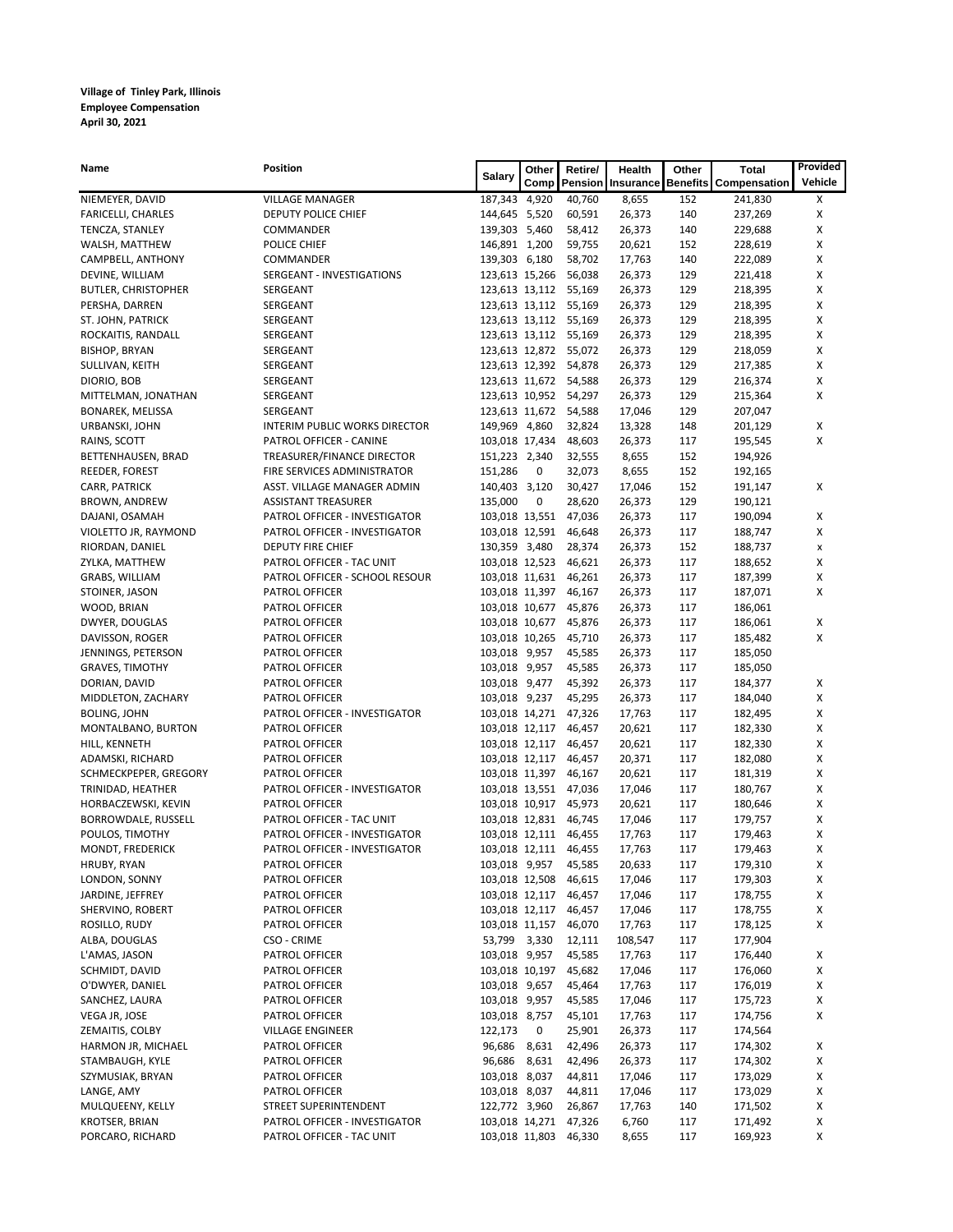| <b>Name</b>                       | <b>Position</b>                                               | <b>Salary</b>    | Other          | Retire/             | <b>Health</b>                       | Other           | <b>Total</b>       | Provided           |
|-----------------------------------|---------------------------------------------------------------|------------------|----------------|---------------------|-------------------------------------|-----------------|--------------------|--------------------|
|                                   |                                                               |                  |                |                     | <b>Comp   Pension   Insurance  </b> | <b>Benefits</b> | Compensation       | Vehicle            |
| <b>BONAREK, JOHN</b>              | PATROL OFFICER - INVESTIGATOR                                 | 103,018 11,631   |                | 46,261              | 8,655                               | 117             | 169,682            |                    |
| HASAN, FADI                       | PATROL OFFICER                                                | 103,018 10,677   |                | 45,876              | 8,655                               | 117             | 168,343            | X                  |
| <b>BARDEN, TROY</b>               | PATROL OFFICER                                                | 103,018 10,677   |                | 45,876              | 8,655                               | 117             | 168,343            | X                  |
| <b>QUINN, JIMMY</b>               | FOREMAN-STREET                                                | 115,087 1,800    |                | 24,780              | 26,373                              | 193             | 168,233            |                    |
| TRINIDAD, ANTHONY                 | PATROL OFFICER                                                | 103,018          | 9,957          | 45,585              | 8,655                               | 117             | 167,332            | X                  |
| <b>GAWRON, SEAN</b>               | PATROL OFFICER                                                | 103,018          | 9,957          | 45,585              | 8,655                               | 117             | 167,332            | Χ                  |
| VAN SCHOUWEN, VINCE               | PATROL OFFICER                                                | 90,695           | 8,342          | 39,961              | 26,373                              | 117             | 165,488            | $\pmb{\mathsf{X}}$ |
| ROBINSON, KYLE                    | PATROL OFFICER                                                | 90,695           | 6,902          | 39,380              | 26,373                              | 117             | 163,467            | X                  |
| CLARKE, KIMBERLY                  | COMMUNITY DEVELOPMENT DIRECTOR                                | 122,303          | 0              | 25,928              | 13,166                              | 140             | 161,538            |                    |
| QUINN, DANNY                      | <b>HEAD MECHANIC</b>                                          | 108,434          | 1,260          | 23,255              | 26,373                              | 129             | 159,451            |                    |
| <b>BORDEN, KENT</b>               | PATROL OFFICER                                                | 90,695           | 8,342          | 39,961              | 17,763                              | 117             | 156,878            | Χ                  |
| RZESZUTKO, JUSTIN                 | PATROL OFFICER                                                | 96,686           | 8,631          | 42,496              | 8,655                               | 117             | 156,584            | X                  |
| GRAVES, JEFFREY                   | PATROL OFFICER                                                | 96,686           | 8,631          | 42,496              | 8,655                               | 117             | 156,584            | X                  |
| <b>BISHOP, SAMANTHA</b>           | PATROL OFFICER                                                | 103,018          | 8,325          | 44,927              | 0                                   | 117             | 156,387            |                    |
| GALATI, DAVID                     | FOREMAN-ELECTRIC                                              | 103,768          | 2,340          | 22,495              | 26,373                              | 129             | 155,104            |                    |
| KORTUM, LISA                      | SUPERVISOR-TELECOMMUNICATIONS                                 | 102,234          | 2,340          | 22,170              | 26,373                              | 140             | 153,256            |                    |
| GROSSI, STEVEN                    | FOREMAN-STREET                                                | 102,234          | 2,340          | 22,170              | 26,373                              | 129             | 153,245            |                    |
| MURMANN, VINCENT                  | PATROL OFFICER                                                | 90,695           | 8,342          | 39,961              | 8,655                               | 117             | 147,770            | X                  |
| SWEENEY, KELLY                    | PATROL OFFICER                                                | 90,695           | 8,342          | 39,961              | 8,655                               | 117             | 147,770            |                    |
| MAIOLO, DENISE                    | HUMAN RESOURCE DIRECTOR                                       | 115,721          | 0              | 24,533              | 6,678                               | 140             | 147,071            |                    |
| HIMMELMANN, MATTHEW               | PATROL OFFICER                                                | 90,695           | 7,622          | 39,671              | 8,655                               | 117             | 146,759            |                    |
| FRAMKE, DONNA                     | <b>MARKETING DIRECTOR</b>                                     | 112,682          | 0              | 23,889              | 8,655                               | 117             | 145,342            |                    |
| OSTROM, JAMES                     | <b>BUILDING OFFICIAL</b>                                      | 97,894           | 0              | 20,753              | 26,373                              | 140             | 145,160            |                    |
| CLEMMER, STEPHEN                  | LEAD COMPUTER TECHNICIAN                                      | 100,652          | 2,340          | 21,834              | 17,763                              | 117             | 142,706            |                    |
| SCHOLZ, EILEEN                    | SENIOR ACCOUNTANT                                             | 100,652          | 1,800          | 21,720              | 17,763                              | 129             | 142,064            |                    |
| GIBSON, RUTH                      | SENIOR ACCOUNTANT                                             | 100,652 1,800    |                | 21,720              | 17,763                              | 84              | 142,019            |                    |
| CORDERO, PRISCILLA                | <b>BUSINESS DEVELOPMENT MANAGER</b>                           | 95,000           | 0              | 20,140              | 26,373                              | 140             | 141,653            |                    |
| CHAMBERS, MICHAEL                 | INSPECTOR-ELECTRICAL                                          | 93,040           | 1,460          | 20,034              | 26,373                              | 117             | 141,024            |                    |
| <b>FUGGER, RONALD</b>             | PATROL OFFICER                                                | 74,876           | 4,937          | 32,205              | 26,373                              | 117             | 138,507            |                    |
| UNFILLED,                         | PATROL OFFICER                                                | 74,876           | 4,937          | 32,205              | 26,373                              | 117             | 138,507            |                    |
| UNFILLED,                         | PATROL OFFICER                                                | 74,876           | 4,937          | 32,205              | 26,373                              | 117             | 138,507            |                    |
| UNFILLED,                         | PATROL OFFICER                                                | 74,876           | 4,937          | 32,205              | 26,373                              | 117             | 138,507            |                    |
| MALESKI, DENNIS                   | <b>COMPUTER TECHNICIAN</b>                                    | 90,691           | 1,260          | 19,494              | 26,373                              | 117             | 137,935            |                    |
| <b>BONDI, THOMAS</b>              | PATROL OFFICER                                                | 85,109           | 8,072          | 37,599              | 6,678                               | 117             | 137,575            |                    |
| GODETTE, LAURA                    | <b>DEPUTY CLERK</b>                                           | 97,197           | 1,460          | 20,915              | 17,763                              | 129             | 137,464            |                    |
| FITZPATRICK, JOSEPH               | WATER SUPERINTENDENT                                          | 94,094           | 1,980          | 20,368              | 20,621                              | 140             | 137,203            |                    |
| STRZELCZYK, KENNETH               | <b>MAINTENANCE MAN</b>                                        | 88,523           | 2,765          | 19,353              | 26,373                              | 117             | 137,130            |                    |
| CARRABOTTA, STEVEN                | PATROL OFFICER                                                | 85,109           | 5,432          | 36,533              | 8,655                               | 117             | 135,846            | X                  |
| MC CULLOUGH, MICHAEL              | PATROL OFFICER                                                | 85,109           | 5,432          | 36,533              | 8,655                               | 117             | 135,846            | X                  |
| LORENDO, STEVE<br>ROMANOW, JACLYN | FIRE INSPECTOR I<br><b>QUALITY &amp; TRAINING COORDINATOR</b> | 93,038<br>86,767 | 1,260<br>2,340 | 19,991<br>18,891    | 20,371<br>26,373                    | 117<br>117      | 134,777<br>134,487 |                    |
| GEMBARA, WILLIAM                  | PATROL OFFICER                                                | 85,109           | 5,432          | 36,533              | 6,760                               | 117             | 133,952            |                    |
| LODE, GENE                        | INSPECTOR-PLUMBING                                            | 93,040           | 2,200          | 20,191              | 17,763                              | 76              | 133,270            |                    |
| CZUCHRA, DERRICK                  | <b>MAINTENANCE MAN</b>                                        | 88,523           | 3,725          | 19,557              | 20,621                              | 117             | 132,542            |                    |
| DE MARCHI, DOMINIC                | PATROL OFFICER                                                | 79,801           | 7,815          | 35,353              | 8,655                               | 117             | 131,741            | X                  |
| CALOMINO, ELIZABETH               | <b>RECORDS SUPERVISOR</b>                                     | 84,241           | 2,200          | 18,325              | 26,373                              | 129             | 131,268            |                    |
| HOWARD, KENNETH                   | FOREMAN-WATER DEPARTMENT                                      | 85,617           | 720            | 18,303              | 26,373                              | 129             | 131,142            |                    |
| <b>BRAZITIS, NICOLE</b>           | LEAD TELECOMMUNICATOR                                         | 83,762           | 1,710          | 18,120              | 26,373                              | 129             | 130,093            |                    |
| DUNN, KRISTOPHER                  | ASST CHIEF-FIRE IMRF                                          | 111,880          | 0              | 16,782              | $\pmb{0}$                           | $\pmb{0}$       | 128,662            | X                  |
| ANDREWS, AUSTIN                   | PATROL OFFICER                                                | 79,801           | 5,615          | 34,465              | 8,655                               | 117             | 128,653            |                    |
| MCHENRY, MOZALE                   | PATROL OFFICER                                                | 74,876           | 4,937          | 32,205              | 13,166                              | 117             | 125,301            | X                  |
| STALEY, JENNIFER                  | LEAD TELECOMMUNICATOR                                         | 85,322           | 3,690          | 18,870              | 17,046                              | 129             | 125,056            |                    |
| WHITE-MEYER, TROY                 | PATROL OFFICER                                                | 74,876           | 7,577          | 33,270              | 8,655                               | 117             | 124,495            |                    |
| MANZELLA, DOMINIC                 | PATROL OFFICER                                                | 79,801           | 8,383          | 35,582              | 0                                   | 117             | 123,883            |                    |
| NICE, LARRY                       | <b>MAINTENANCE WORKER</b>                                     | 76,507           | 2,765          | 16,806              | 26,373                              | 117             | 122,567            |                    |
| YOUNG, MARTIN                     | <b>MAINTENANCE WORKER</b>                                     | 76,507           | 2,765          | 16,806              | 26,373                              | 117             | 122,567            |                    |
| LORENZEN, ALLEN                   | <b>MAINTENANCE WORKER</b>                                     | 76,507           | 2,225          | 16,691              | 26,373                              | 117             | 121,912            |                    |
| WOOD, SCOTT                       | <b>MAINTENANCE WORKER</b>                                     | 76,507           | 2,165          | 16,678              | 26,373                              | 117             | 121,840            |                    |
| WAISHWELL, JESSICA                | TELECOMMUNICATOR EMD-911 FUND                                 | 75,920           | 2,700          | 16,667              | 26,373                              | 117             | 121,777            |                    |
| BRUNO, JEAN                       | OFFICE COORDINATOR - BUILDING                                 | 84,668           | 1,260          | 18,217              | 17,046                              | 129             | 121,319            |                    |
| LUSBY JR, TERRY                   | FACILITY/FLEET SUPERINTENDENT                                 | 98,935 1,008     |                | 21,188              | 0                                   | 140             | 121,271            |                    |
| LAPHEN, MORRIS                    | <b>MAINTENANCE WORKER</b>                                     |                  |                | 76,507 1,685 16,577 | 26,373                              | 117             | 121,258            |                    |
| MITCHELL, PHILLIP                 | <b>MAINTENANCE WORKER</b>                                     | 76,507           | 1,685          | 16,577              | 26,373                              | 117             | 121,258            |                    |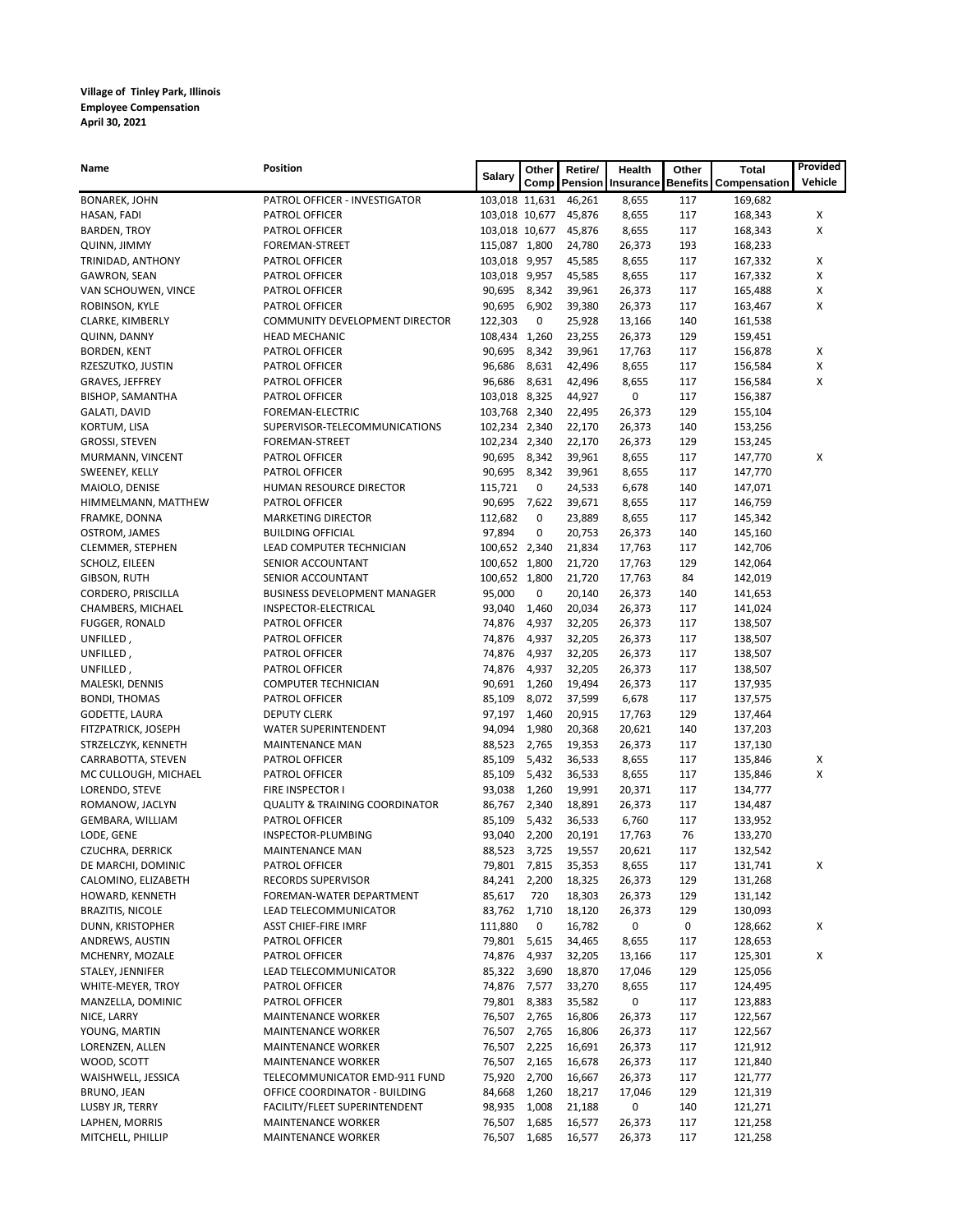| <b>Name</b>               | <b>Position</b>                     |               | Other  | Retire/<br><b>Health</b> |                                     | <b>Total</b><br>Other |                              | Provided |
|---------------------------|-------------------------------------|---------------|--------|--------------------------|-------------------------------------|-----------------------|------------------------------|----------|
|                           |                                     | <b>Salary</b> |        |                          | <b>Comp   Pension   Insurance  </b> |                       | <b>Benefits Compensation</b> | Vehicle  |
| SHAIBI, HEMZA             | PATROL OFFICER                      | 74,876        | 4,937  | 32,205                   | 8,881                               | 117                   | 121,016                      |          |
| SUTKO, JOHN               | PATROL OFFICER                      | 74,876        | 4,937  | 32,205                   | 8,655                               | 117                   | 120,790                      |          |
| JASPERSE, SARAH           | PATROL OFFICER                      | 74,876        | 4,937  | 32,205                   | 8,655                               | 117                   | 120,790                      |          |
| ALLAN, AHMAD              | PATROL OFFICER                      | 74,876        | 4,937  | 32,205                   | 8,655                               | 117                   | 120,790                      | X        |
| HICKEY, JOSEPH            | PATROL OFFICER                      | 74,876        | 4,937  | 32,205                   | 8,655                               | 117                   | 120,790                      | Χ        |
| SAMARAS, MEGHAN           | TELECOMMUNICATOR EMD                | 75,920        | 1,710  | 16,458                   | 26,373                              | 117                   | 120,577                      |          |
| ANICHINI, MICHELLE        | LEAD TELECOMMUNICATOR               | 75,026        | 1,170  | 16,153                   | 26,373                              | 129                   | 118,850                      |          |
| DREW-COOPER, LEASHA       | <b>ACCOUNTANT II</b>                | 75,951        | 0      | 16,102                   | 26,373                              | 117                   | 118,542                      |          |
| VALLEY, LISA              | <b>EXECUTIVE ASSISTANT</b>          | 72,604        | 3,240  | 16,079                   | 26,373                              | 129                   | 118,425                      |          |
| COUCH, WILLIAM            | <b>MECHANIC</b>                     | 81,137        | 1,685  | 17,558                   | 17,763                              | 117                   | 118,260                      |          |
| KARCZEWSKI, KENNETH       | CODE ENFORCEMENT OFFICER            | 81,656        | 1,120  | 17,548                   | 17,763                              | 117                   | 118,204                      |          |
| SPIEWAK, EDWIN            | <b>MECHANIC</b>                     | 81,137        | 1,145  | 17,444                   | 17,763                              | 117                   | 117,605                      |          |
| RITTER, DANIEL            | <b>SENIOR PLANNER</b>               | 80,581        | 0      | 17,083                   | 17,763                              | 129                   | 115,555                      |          |
| HENEGHAN, KYLE            | PATROL OFFICER                      | 74,876        | 4,937  | 32,205                   | 3,380                               | 117                   | 115,515                      | X        |
| WAGENER, PAULA            | DEPUTY HUMAN RESOURCE DIRECTOR      | 78,841        | 0      | 16,714                   | 17,763                              | 117                   | 113,435                      |          |
| <b>BOONE, MICHELLE</b>    | TELECOMMUNICATOR EMD                | 70,491        | 1,170  | 15,192                   | 26,373                              | 117                   | 113,343                      |          |
| HARVEY, KEITH             | <b>MAINTENANCE WORKER</b>           | 76,507        | 2,225  | 16,691                   | 17,763                              | 117                   | 113,302                      |          |
| CASPER, CATHERINE         | TELECOMMUNICATOR EMD-911 FUND       | 75,920        | 2,790  | 16,687                   | 17,763                              | 117                   | 113,276                      |          |
| FRANKENFIELD, CHRISTOPHER | STAFF ACCOUNTANT                    | 75,935        | 0      | 16,098                   | 20,371                              | 176                   | 112,580                      |          |
| UNFILLED,                 | <b>ASSISTANT RECORDS SUPERVISOR</b> | 69,997        | 400    | 14,924                   | 26,373                              | 117                   | 111,811                      |          |
| MAGALSKI, MARK            | <b>MAINTENANCE WORKER</b>           | 68,569        | 1,685  | 14,894                   | 26,373                              | 117                   | 111,638                      |          |
| SHAH, MALVI               | HEALTH & CNSMER PROTECT OFFCR       | 81,656        | 1,120  | 17,548                   | 8,655                               | 117                   | 109,096                      |          |
| MAHER, MICHAEL            | <b>MAINTENANCE WORKER</b>           | 65,946        | 2,105  | 14,427                   | 26,373                              | 117                   | 108,967                      |          |
| MONDRY, LYNN              | UTILITY BILLING TECHNICIAN          | 62,899        | 5,040  | 14,403                   | 26,373                              | 117                   | 108,832                      |          |
| NAVAS, DINA               | CSO - CRIME                         | 60,187        | 5,490  | 13,924                   | 27,472                              | 117                   | 107,190                      |          |
| BROWN, JONATHAN           | <b>COMPUTER TECHNICIAN</b>          | 73,739        | 0      | 15,633                   | 17,046                              | 117                   | 106,534                      |          |
| MC CAHILL, MARY           | <b>CLERK MATRON - FULL TIME</b>     | 56,711        | 16,600 | 15,542                   | 17,046                              | 117                   | 106,016                      |          |
| FLOWERS, CLAUDETTE        | OFFICE COORDINATOR - FIRE DEPT      | 77,349        | 2,340  | 16,894                   | 8,655                               | 129                   | 105,366                      |          |
| LUTCHEN, AMY              | STAFF ACCOUNTANT                    | 64,850        | 0      | 13,748                   | 26,373                              | 117                   | 105,088                      |          |
| SCISLOWICZ, ROMAN         | <b>MAINTENANCE WORKER</b>           | 63,322 1,145  |        | 13,667                   | 26,373                              | 117                   | 104,623                      |          |
| GOMOLKA, WILLIAM          | <b>OFFICE COORDINATOR - PW</b>      | 62,949        | 0      | 13,345                   | 26,373                              | 117                   | 102,783                      |          |
| <b>BORCHERDING, BRIAN</b> | <b>MAINTENANCE WORKER</b>           | 68,569        | 1,145  | 14,779                   | 17,763                              | 117                   | 102,373                      |          |
| <b>BRODA, BRUCE</b>       | <b>MAINTENANCE WORKER</b>           | 68,569        | 1,145  | 14,779                   | 17,763                              | 117                   | 102,373                      |          |
| YAKSICH, GARY             | <b>MAINTENANCE WORKER</b>           | 60,698        | 785    | 13,034                   | 26,373                              | 117                   | 101,007                      |          |
| WITTMAN, MICHAEL          | LIEUTENANT-FIRE IMRF                | 81,445        | 0      | 12,217                   | 6,678                               | 0                     | 100,340                      |          |
| UNFILLED,                 | <b>EMERGENCY PLANNER</b>            | 60,000        | 0      | 12,720                   | 26,373                              | 117                   | 99,210                       |          |
| BRESCIA, AVA              | <b>CLERKI</b>                       | 54,509        | 12,368 | 14,178                   | 17,763                              | 117                   | 98,935                       |          |
| TWOMEY, HEIDI             | <b>CLERKI</b>                       | 54,509        | 11,000 | 13,888                   | 17,763                              | 117                   | 97,277                       |          |
| <b>BILKA, STEVEN</b>      | TELECOMMUNICATOR EMD                | 71,822        | 1,170  | 15,474                   | 8,655                               | 117                   | 97,238                       |          |
| ROEMER, KENNETH           | <b>CAPTAIN-FIRE IMRF</b>            | 84,227        | 0      | 12,634                   | 0                                   | 0                     | 96,861                       |          |
| <b>GEIGNER, APRIL</b>     | <b>SECRETARY</b>                    | 60,187        | 12,240 | 15,355                   | 8,655                               | 76                    | 96,513                       |          |
| SCHOLZ, ANDREW            | <b>MAINTENANCE WORKER</b>           | 76,507        | 2,693  | 16,790                   | 0                                   | 117                   | 96,107                       |          |
| WAISHWELL, JOHN           | <b>MAINTENANCE WORKER</b>           | 76,507        | 2,693  | 16,790                   | 0                                   | 117                   | 96,107                       |          |
| CALOMINO, JAMES           | CODE ENFORCEMENT OFFICER            | 77,200        | 1,208  | 16,622                   | 0                                   | 117                   | 95,147                       |          |
| MOTZ, MERYLE              | <b>CLERK MATRON - FULL TIME</b>     | 56,711        | 9,760  | 14,092                   | 13,720                              | 76                    | 94,359                       |          |
| MC CLELLAN, JOSEPH        | <b>MAINTENANCE WORKER</b>           | 68,569        | 1,145  | 14,779                   | 8,655                               | 117                   | 93,265                       |          |
| SEDOROOK, VICTORIA        | <b>CLERK MATRON - FULL TIME</b>     | 56,711        | 5,440  | 13,176                   | 17,046                              | 117                   | 92,490                       |          |
| NEUMAN, PAUL              | <b>MAINTENANCE WORKER</b>           | 60,698        | 1,145  | 13,111                   | 17,046                              | 117                   | 92,116                       |          |
| WILAMOWSKI, LISA          | <b>CLERK MATRON - FULL TIME</b>     | 50,723        | 3,280  | 11,449                   | 26,373                              | 117                   | 91,942                       |          |
| YOUPEL, CONNIE            | <b>MAINTENANCE WORKER</b>           | 58,096        | 425    | 12,407                   | 20,621                              | 117                   | 91,666                       |          |

| HEED, LYNN             | <b>CLERKI</b>                   | 54,509 | 9,270       | 13,521 | 13,889 | 117 | 91,306 |
|------------------------|---------------------------------|--------|-------------|--------|--------|-----|--------|
| LIPMAN, HANNAH         | ASSISTANT TO VILLAGE MANAGER    | 73,293 | 1,008       | 15,752 | 0      | 117 | 90,170 |
| FABISZAK, NICOLE       | TELECOMMUNICATOR EMD            | 65,499 | 1,170       | 14,134 | 8,655  | 117 | 89,575 |
| DAUKSAS-ROY, BRIDGET   | TELECOMMUNICATOR EMD            | 64,314 | 1,170       | 13,883 | 8,655  | 117 | 88,138 |
| YURKO, PAMELA          | <b>MIDNIGHT RECORDS CLERK</b>   | 62,629 | 2.740       | 13,858 | 8,655  | 117 | 87,999 |
| ROBBINS, ERIK          | <b>MAINTENANCE WORKER</b>       | 50,225 | 425         | 10,738 | 26,373 | 117 | 87,878 |
| <b>VRASTIL, ROBERT</b> | <b>MECHANIC</b>                 | 60,897 | 425         | 13,000 | 13,328 | 117 | 87,767 |
| NUNEZ, CHRISTINA       | <b>CLERK MATRON - FULL TIME</b> | 42.078 | 400         | 9,005  | 35,627 | 117 | 87,228 |
| KLOTZ, STEPHEN         | <b>DEPUTY FIRE CHIEF</b>        | 71.774 | $\mathbf 0$ | 15,216 | 0      | 0   | 86,990 |
| HICKEY, KEVIN          | LIEUTENANT-FIRE IMRF            | 69,643 | 0           | 10,446 | 6,678  | 0   | 86,767 |
| FABISZAK, COLLEEN      | TELECOMMUNICATOR EMD            | 63,149 | 450         | 13,483 | 8,655  | 117 | 85,853 |
| KETCHUM, TERICA        | FOIA AND COMPLIANCE COORDINATO  | 69,462 | 1,008       | 14,940 | 0      | 117 | 85,526 |
| UNFILLED,              | <b>MAINTENANCE TECHNICIAN</b>   | 47,580 | 425         | 10.177 | 26,373 | 117 | 84,671 |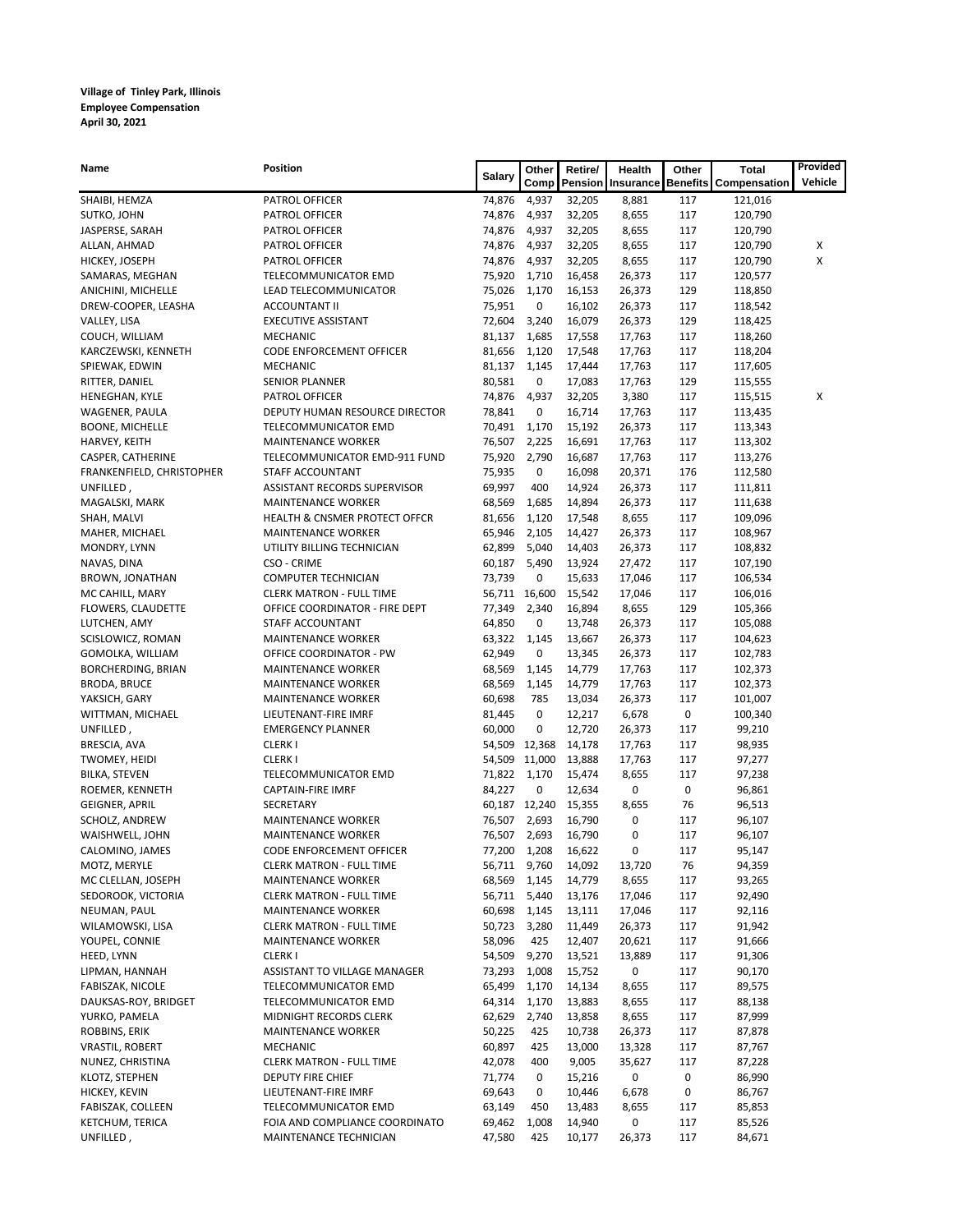| Name                             | <b>Position</b>                                           | <b>Salary</b>    | Other                      | Retire/         | <b>Health</b>            | Other          | <b>Total</b>                 | Provided       |
|----------------------------------|-----------------------------------------------------------|------------------|----------------------------|-----------------|--------------------------|----------------|------------------------------|----------------|
|                                  |                                                           |                  | Comp                       |                 | <b>Pension Insurance</b> |                | <b>Benefits Compensation</b> | <b>Vehicle</b> |
| <b>BECK, LISA</b>                | <b>BUILDING PERMIT TECHNICIAN</b>                         | 47,320           | 0                          | 10,032          | 26,373                   | 117            | 83,841                       |                |
| NOEL, NORBERT                    | <b>MAINTENANCE WORKER</b>                                 | 60,698           | 1,145                      | 13,111          | 8,655                    | 117            | 83,726                       |                |
| PROFFITT, CYNTHIA                | ADMINISTRATIVE ASSISTANT                                  | 53,810           | $\mathbf 0$                | 11,408          | 17,763                   | 117            | 83,097                       |                |
| HULTSCH-MELONE, DIANE            | ADMINISTRATIVE ASSISTANT                                  | 46,322           | 200                        | 9,863           | 26,373                   | 117            | 82,874                       |                |
| PETERS, ERIC                     | <b>ENGINEER-FIRE IMRF</b>                                 | 66,116           | $\mathbf 0$                | 9,917           | 6,678                    | 0              | 82,711                       |                |
| STOCKING, REBECCA                | <b>WORK ORDER TECHNICIAN</b>                              | 48,230           | 2,880                      | 10,835          | 20,371                   | 117            | 82,433                       |                |
| RODRIGUEZ, STANLEY               | <b>MAINTENANCE WORKER</b>                                 | 52,827           | 425                        | 11,289          | 17,763                   | 117            | 82,421                       |                |
| KOT, MICHAEL                     | <b>MAINTENANCE WORKER</b>                                 | 55,451           | 425                        | 11,846          | 14,561                   | 117            | 82,399                       |                |
| <b>BONAREK, DAVID</b>            | <b>MAINTENANCE WORKER</b>                                 | 50,225           | 425                        | 10,738          | 20,371                   | 117            | 81,876                       |                |
| ZIMBAUER, JASON                  | <b>MAINTENANCE WORKER</b>                                 | 60,698           | 1,145                      | 13,111          | 6,760                    | 117            | 81,831                       |                |
| SYLVESTER, MELISSA               | TELECOMMUNICATOR EMD                                      | 59,758           | 450                        | 12,764          | 8,655                    | 117            | 81,744                       |                |
| <b>KEATING, EILEEN</b>           | <b>CLERKI</b>                                             | 54,509           | 5,040                      | 12,624          | 8,655                    | 117            | 80,945                       |                |
| NEMECEK, STEVEN                  | <b>MAINTENANCE WORKER</b>                                 | 58,096           | 1,385                      | 12,610          | 8,655                    | 117            | 80,863                       |                |
| EMMETT, JAMES                    | <b>MAINTENANCE WORKER</b>                                 | 58,096           | 1,385                      | 12,610          | 8,655                    | 117            | 80,863                       |                |
| MERRITT, SCOTT                   | MAINTENANCE TECHNICIAN                                    | 47,580           | 425                        | 10,177          | 20,621                   | 117            | 78,919                       |                |
| PETERSON, JULIE                  | ADMINISTRATIVE ASSISTANT<br><b>ENGINEER-FIRE IMRF</b>     | 48,090           | 0                          | 10,195          | 20,371                   | 117            | 78,772                       |                |
| O'DWYER, PATRICK<br>STUBE, CHRIS |                                                           | 68,490           | $\mathbf 0$<br>$\mathbf 0$ | 10,273          | 0                        | 0<br>$\pmb{0}$ | 78,763<br>78,066             |                |
| KRISTUFEK, CORTNEY               | <b>CAPTAIN-FIRE IMRF</b><br>TELECOMMUNICATOR EMD-911 FUND | 62,076<br>55,578 | 450                        | 9,311<br>11,878 | 6,678<br>8,655           | 117            | 76,677                       |                |
| FREEMAN, JASON                   | PUBLIC INFORMATION COORDINATOR                            | 57,663           | 0                          | 12,225          | 6,678                    | $\pmb{0}$      | 76,565                       |                |
| GOMULKA, KEVIN                   | ADMINISTRATIVE ANALYST                                    | 55,688           | 0                          | 11,806          | 8,655                    | 117            | 76,265                       |                |
| LAUDANT, ERIN                    | TELECOMMUNICATOR EMD                                      | 54,558           | 450                        | 11,662          | 8,655                    | 117            | 75,442                       |                |
| MURPHY, JAMES                    | <b>MAINTENANCE WORKER</b>                                 | 50,225           | 425                        | 10,738          | 13,166                   | 117            | 74,672                       |                |
| THIRSTRUP, DEBORAH               | <b>BUILDING PERMIT TECHNICIAN</b>                         | 53,927           | 0                          | 11,432          | 8,655                    | 117            | 74,131                       |                |
| HOOGERVORST, BRIAN               | <b>FIREFIGHTER - IMRF</b>                                 | 64,104           | $\mathbf 0$                | 9,616           | 0                        | 0              | 73,719                       |                |
| MARIANOVICH, PETER               | <b>ENGINEER-FIRE IMRF</b>                                 | 63,855           | 0                          | 9,578           | 0                        | $\pmb{0}$      | 73,433                       |                |
| BALCERZAK, BARBARA               | <b>CLERKI</b>                                             | 45,245           | 0                          | 9,592           | 17,763                   | 117            | 72,717                       |                |
| FITZMAURICE, LIAM                | <b>FIREFIGHTER - IMRF</b>                                 | 56,574           | 0                          | 8,486           | 6,678                    | $\pmb{0}$      | 71,738                       |                |
| RODGER, EILEEN                   | <b>CLERKI</b>                                             | 44,408           | 0                          | 9,414           | 17,763                   | 117            | 71,702                       |                |
| RONEY, NORMAN                    | <b>ENGINEER-FIRE IMRF</b>                                 | 61,714           | 0                          | 9,257           | 0                        | 0              | 70,972                       |                |
| <b>ENRIGHT, LOGAN</b>            | <b>MAINTENANCE WORKER</b>                                 | 50,225           | 425                        | 10,738          | 8,655                    | 117            | 70,160                       |                |
| GOOSSENS, WILLIAM                | <b>CLERKI</b>                                             | 39,731           | $\mathbf 0$                | 8,423           | 20,371                   | 117            | 68,641                       |                |
| SCHMIDT, KERRY                   | SENIOR CUSTODIAN                                          | 42,112           | 0                          | 8,928           | 17,046                   | 117            | 68,202                       |                |
| EATON, MAURA                     | <b>CLERKI</b>                                             | 44,408           | $\mathbf 0$                | 9,414           | 13,889                   | 117            | 67,828                       |                |
| FISTER, STEVEN                   | MAINTENANCE TECHNICIAN                                    | 47,580           | 850                        | 10,267          | 8,655                    | 117            | 67,468                       |                |
| <b>UDAYKEE, SCOTT</b>            | <b>MAINTENANCE WORKER</b>                                 | 47,580           | 425                        | 10,177          | 8,655                    | 117            | 66,953                       |                |
| ZIELINSKI, LARRY                 | PATROL OFFICER - PART TIME                                | 48,435           | 600                        | 10,396          | 6,678                    | 0              | 66,109                       |                |
| KING, GREGORY                    | PATROL OFFICER - PART TIME                                | 48,435           | 600                        | 10,396          | 6,678                    | 0              | 66,109                       |                |
| HUGHES, KANOAH                   | PATROL OFFICER - PART TIME                                | 48,435           | 600                        | 10,396          | 6,678                    | 0              | 66,109                       |                |
| EATON, CLIFFORD                  | <b>MAINTENANCE WORKER</b>                                 | 52,827           | 1,433                      | 11,503          | 0                        | 117            | 65,880                       |                |
| ZIMBAUER, MATTHEW                | MAINTENANCE TECHNICIAN                                    | 47,580           | 425                        | 10,177          | 6,760                    | 117            | 65,059                       |                |
| <b>GALATI, PIERO</b>             | <b>MAINTENANCE WORKER</b>                                 | 47,580           | 425                        | 10,177          | 6,760                    | 117            | 65,059                       |                |
| RADTKE, DANIELLE                 | <b>CLERK MATRON - FULL TIME</b>                           | 48,849           | 4,144                      | 11,234          | 0                        | 117            | 64,344                       |                |
| SWARTZENTRUBER, JOSHUA           | PROBATIONARY FIREFIGHTER                                  | 54,882           | $\mathbf 0$                | 8,232           | 0                        | 0              | 63,115                       |                |
| <b>BUSZ, SUSAN</b>               | ACCOUNTING TECHNICIAN                                     | 46,086           | 0                          | 9,770           | 6,678                    | 0              | 62,534                       |                |
| DE ADAM, ANTHONY                 | <b>ENGINEER-FIRE IMRF</b>                                 | 47,849           | 0                          | 7,177           | 6,678                    | 0              | 61,704                       |                |
| WERR, THERESA                    | <b>CSO - PARKING ENFORCEMENT</b>                          | 45,500           | 4,194                      | 10,535          | 0                        | 117            | 60,346                       |                |
| RUSS, CHARLES                    | <b>ENGINEER-FIRE IMRF</b>                                 | 51,990           | $\mathbf 0$                | 7,799           | 0                        | 0              | 59,789                       |                |
| YOUNKER, PAMELA                  | <b>CLERK MATRON - FULL TIME</b>                           | 40,531           | 400                        | 8,677           | 6,760                    | 117            | 56,486                       |                |
| FEINBERG, JEREMY                 | <b>FIREFIGHTER - IMRF</b>                                 | 43,208           | 0                          | 6,481           | 6,678                    | 0              | 56,366                       |                |
| <b>GRIFFIN, TIMOTHY</b>          | <b>CAPTAIN-FIRE IMRF</b>                                  | 48,990           | $\mathbf{0}$               | 7,348           | 0                        | 0              | 56,338                       |                |
| <b>GARDINER, NICHOLE</b>         | COMMUNITY ENGAGEMENT COORDINAT                            | 46,137           | $\mathbf{0}$               | 9,781           | 0                        | 0              | 55,918                       |                |
| SANCHEZ, VICKI                   | SPECIAL EVENTS COORDINATOR                                | 46,046           | 0                          | 9,762           | 0                        | 0              | 55,808                       |                |
| O'HAGAN, TIMOTHY                 | LIEUTENANT-FIRE IMRF                                      | 48,447           | 0                          | 7,267           | 0                        | 0              | 55,714                       |                |
| JANOZIK, JOHN                    | PUBLIC EDUCATION OFFICER                                  | 44,312           | 0                          | 9,394           | 0                        | 0              | 53,706                       |                |
| BUTTALA JR, ROBERT               | FIRE ALARM SERVICE OFFICER                                | 42,627           | $\mathbf 0$                | 9,037           | 0                        | 0              | 51,664                       |                |
| TUGEND, ALLISON                  | ADMINISTRATIVE PART TIME                                  | 42,013           | 100                        | 8,928           | 0                        | 0              | 51,041                       |                |
| RICH, CONNOR                     | <b>INVENTORY TECHNICIAN</b>                               | 39,025           | 1,433                      | 8,577           | 0                        | 117            | 49,152                       |                |
| SCHUTT, KAREN                    | <b>CSO - PART TIME</b>                                    | 39,969           | 450                        | 8,569           | 0                        | 0              | 48,987                       |                |
| SLEPSKI, THOMAS                  | <b>ASST CHIEF-FIRE IMRF</b>                               | 42,201           | 0                          | 6,330           | 0                        | 0              | 48,531                       | X              |
| DUESING, BRYAN                   | LIEUTENANT-FIRE IMRF                                      | 41,568           | 0                          | 6,235           | 0                        | 0              | 47,803                       |                |
| SMART, WALTER                    | ZONING ADMINISTRATOR                                      | 39,326           | 100                        | 8,358           | 0                        | 0              | 47,785                       |                |
| PALL, SUSAN                      | MARKETING ASSISTANT                                       | 38,935           | 0                          | 8,254           | 0                        | 0              | 47,189                       |                |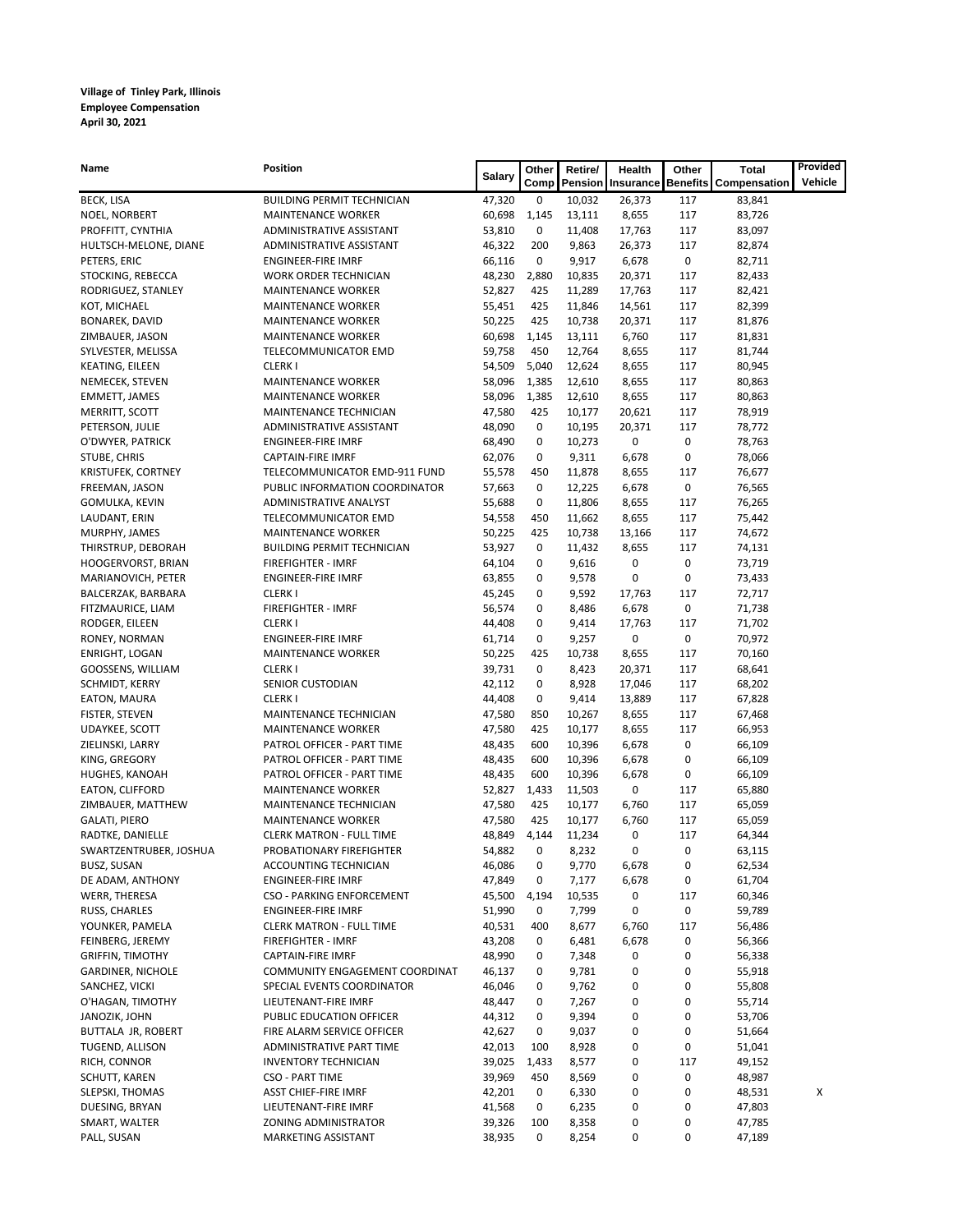| <b>Name</b>              | <b>Position</b>                | <b>Salary</b> | Other | Retire/ | <b>Health</b>              | Other | <b>Total</b>                 | Provided |
|--------------------------|--------------------------------|---------------|-------|---------|----------------------------|-------|------------------------------|----------|
|                          |                                |               |       |         | Comp   Pension   Insurance |       | <b>Benefits Compensation</b> | Vehicle  |
| ERWIN, DOUGLAS           | <b>ASST CHIEF-FIRE IMRF</b>    | 39,968        | 0     | 5,995   | 0                          | 0     | 45,963                       | X        |
| REILLY, DENNIS           | PATROL OFFICER - PART TIME     | 37,258        | 600   | 8,026   | 0                          | 0     | 45,884                       |          |
| LUKE, TIMOTHY            | PATROL OFFICER - PART TIME     | 37,258        | 600   | 8,026   | 0                          | 0     | 45,884                       |          |
| FABISZAK, MARK           | PATROL OFFICER - PART TIME     | 37,258        | 600   | 8,026   | 0                          | 0     | 45,884                       |          |
| JALOWIEC, THOMAS         | PATROL OFFICER - PART TIME     | 37,258        | 600   | 8,026   | 0                          | 0     | 45,884                       |          |
| <b>GARREN, SHANE</b>     | FIREFIGHTER - IMRF             | 39,738        | 0     | 5,961   | 0                          | 0     | 45,699                       |          |
| MAZZIOTTA, DANIEL        | LIEUTENANT-FIRE IMRF           | 39,576        | 0     | 5,936   | $\pmb{0}$                  | 0     | 45,513                       |          |
| LABRIOLA, MATTHEW        | MAINTENANCE TECHNICIAN         | 29,737        | 425   | 6,394   | 8,655                      | 117   | 45,328                       |          |
| ZAVALA, SHARON           | <b>CLERICAL PART-TIME</b>      | 30,758        | 100   | 6,542   | 6,678                      | 0     | 44,078                       |          |
| MAZZIOTTA, ANTHONY       | <b>CAPTAIN-FIRE IMRF</b>       | 38,196        | 0     | 5,729   | 0                          | 0     | 43,925                       |          |
| <b>BOBBITT, CHERYL</b>   | ADMINISTRATIVE PART TIME - FIR | 36,200        | 0     | 7,674   | 0                          | 0     | 43,874                       |          |
| DE BIAS, DONALD          | LIEUTENANT-FIRE IMRF           | 37,994        | 0     | 5,699   | 0                          | 0     | 43,693                       |          |
| DINASO, CAROL            | <b>CLERICAL PART-TIME</b>      | 30,217        | 0     | 6,406   | 6,678                      | 0     | 43,301                       |          |
| COTRANO, MARK            | LIEUTENANT-FIRE IMRF           | 37,628        | 0     | 5,644   | 0                          | 0     | 43,272                       |          |
| JOYCE, MARY              | ACCOUNTANT - PART TIME         | 35,360        | 0     | 7,496   | 0                          | 0     | 42,856                       |          |
| CASNER, ADAM             | <b>ENGINEER-FIRE IMRF</b>      | 36,544        | 0     | 5,482   | 0                          | 0     | 42,026                       |          |
| SMITH, DALE              | INSPECTOR-FIRE NON-PENSIONABLE | 34,492        | 0     | 7,312   | 0                          | 0     | 41,804                       |          |
| MALIWAT, SHERYL          | <b>ACCOUNTANT - PART TIME</b>  | 33,449        | 0     | 7,091   | 0                          | 0     | 40,540                       |          |
| GRECO, JOSEPH            | <b>ENGINEER-FIRE IMRF</b>      | 35,029        | 0     | 5,254   | 0                          | 0     | 40,283                       |          |
| <b>CULBERTSON, ADAM</b>  | LIEUTENANT-FIRE IMRF           | 34,604        | 0     | 5,191   | 0                          | 0     | 39,795                       |          |
| HAAGA, JOSEPH            | FIREFIGHTER - IMRF             | 34,350        | 0     | 5,153   | 0                          | 0     | 39,503                       |          |
| PACHECO, WILFREDO        | <b>CSO - PART TIME</b>         | 32,499        | 0     | 6,890   | 0                          | 0     | 39,388                       |          |
| RICHARDS, SHAWN          | LIEUTENANT-FIRE IMRF           | 34,205        | 0     | 5,131   | 0                          | 0     | 39,335                       |          |
| MILLERICK, BRIAN         | <b>ENGINEER-FIRE IMRF</b>      | 33,963        | 0     | 5,094   | 0                          | 0     | 39,057                       |          |
| BENNETT, BARBARA         | <b>CLERICAL PART-TIME</b>      | 31,941        | 0     | 6,771   | 0                          | 0     | 38,712                       |          |
| CARROLL, JOANNE          | ADMINISTRATIVE ASSISTANT       | 31,148        | 0     | 6,603   | 0                          | 0     | 37,751                       |          |
| EMMANOUILIDIS, ALEXANDER | FIREFIGHTER - IMRF             | 32,818        | 0     | 4,923   | 0                          | 0     | 37,741                       |          |
| KUSHNER, MICHAEL         | FIREFIGHTER - IMRF             | 32,513        | 0     | 4,877   | 0                          | 0     | 37,390                       |          |
| <b>BULVAN, MARK</b>      | FIREFIGHTER - IMRF             | 31,916        | 0     | 4,787   | 0                          | 0     | 36,703                       |          |
| ROJAS, BRANDON           | PROBATIONARY FIREFIGHTER       | 31,803        | 0     | 4,770   | 0                          | 0     | 36,573                       |          |
| DALUGA, JOSEPH           | <b>FIREFIGHTER - IMRF</b>      | 31,578        | 0     | 4,737   | 0                          | 0     | 36,315                       |          |
| HOOPES, ANYAETTA         | <b>ENGINEER-FIRE IMRF</b>      | 25,601        | 0     | 3,840   | 6,678                      | 0     | 36,119                       |          |
| MILAZZO, MICHAEL         | FIREFIGHTER - IMRF             | 30,959        | 0     | 4,644   | 0                          | 0     | 35,603                       |          |
| REYNOLDS II, ROBERT      | LIEUTENANT-FIRE IMRF           | 30,490        | 0     | 4,573   | 0                          | 0     | 35,063                       |          |
| BERAN, ROBERT            | FIREFIGHTER - IMRF             | 30,477        | 0     | 4,572   | 0                          | 0     | 35,049                       |          |
| LITKENHUS, JACOB         | PROBATIONARY FIREFIGHTER       | 29,589        | 0     | 4,438   | 0                          | 0     | 34,028                       |          |
| BERAN, DONNA             | ADMINISTRATIVE PART TIME - FIR | 27,846        | 0     | 5,903   | 0                          | 0     | 33,749                       |          |
| ADKINS, DAVID            | <b>FIREFIGHTER - IMRF</b>      | 28,607        | 0     | 4,291   | 0                          | 0     | 32,898                       |          |
| <b>BOHLSEN, NICHOLAS</b> | LIEUTENANT-FIRE IMRF           | 28,489        | 0     | 4,273   | 0                          | 0     | 32,763                       |          |
| VANDENBERG, JACOB        | <b>VILLAGE PRESIDENT</b>       | 32,000        | 0     | 0       | 0                          | 117   | 32,117                       |          |
| HUMENIK, ANMARIE         | <b>CLERK MATRON-PART TIME</b>  | 26,195        | 200   | 5,596   | 0                          | 0     | 31,991                       |          |
| ARDAGH, PAMELA           | <b>CLERK MATRON-PART TIME</b>  | 26,195        | 200   | 5,596   | 0                          | 0     | 31,991                       |          |
| GAMBLA, EVELYN           | <b>CLERK MATRON-PART TIME</b>  | 26,195        | 200   | 5,596   | 0                          | 0     | 31,991                       |          |
| REYES, PAUL              | FIREFIGHTER - IMRF             | 27,748        |       | 4,162   |                            | 0     | 31,910                       |          |
|                          |                                |               | 0     |         | 0                          |       |                              |          |
| SMITH, NICHOLAS          | PROBATIONARY FIREFIGHTER       | 25,701        | 0     | 3,855   | 0                          | 0     | 29,556                       |          |
| RANDALL, MATTHEW         | <b>CAPTAIN-FIRE IMRF</b>       | 25,653        | 0     | 3,848   | 0                          | 0     | 29,502                       |          |
| ANDREWS, CHRISTIAN       | PROBATIONARY FIREFIGHTER       | 25,645        | 0     | 3,847   | 0                          | 0     | 29,492                       |          |
| SKONIECKE, SUSAN         | <b>BUS DISPATCHER</b>          | 23,257        | 0     | 4,930   | 0                          | 0     | 28,187                       |          |
| HUGHES, BETH             | <b>WORK ORDER TECHNICIAN</b>   | 23,218        | 0     | 4,922   | 0                          | 0     | 28,140                       |          |
| SCHMECKPEPER, ALEXANDRA  | <b>CLERK MATRON-PART TIME</b>  | 22,984        | 200   | 4,915   | 0                          | 0     | 28,099                       |          |

| <b>BROOKS, TIMOTHY</b>    | <b>FIREFIGHTER - IMRF</b>     | 24,131 | 0            | 3,620 | 0 | 0 | 27,751 |   |
|---------------------------|-------------------------------|--------|--------------|-------|---|---|--------|---|
| LUDKE II, RANDY           | <b>FIREFIGHTER - IMRF</b>     | 23,810 | $\mathbf 0$  | 3,571 | 0 | 0 | 27,381 |   |
| REDA, DANIEL              | <b>ASST CHIEF-FIRE IMRF</b>   | 23.774 | $\mathbf 0$  | 3,566 | 0 | 0 | 27,341 | Х |
| <b>BUTERA, ANTHONY</b>    | <b>FIREFIGHTER - IMRF</b>     | 23,756 | $\mathbf 0$  | 3,563 | 0 | 0 | 27,319 |   |
| <b>BLOMBERG, THOMAS</b>   | ENGINEER-FIRE IMRF            | 23,637 | $\mathbf 0$  | 3,546 | 0 | 0 | 27,183 |   |
| SHEPPARD, DONALD          | <b>VILLAGE BUS DRIVER</b>     | 22,393 | $\mathbf 0$  | 4,747 | 0 | 0 | 27,140 |   |
| DONNELLY JR., THOMAS      | ENGINEER-FIRE IMRF            | 23,132 | $\mathbf 0$  | 3,470 | 0 | 0 | 26,601 |   |
| FRENCH, JEFFREY           | LIEUTENANT-FIRE IMRF          | 22,860 | $\mathbf 0$  | 3,429 | 0 | 0 | 26,289 |   |
| WOOTEN, JAMES             | LIEUTENANT-FIRE IMRF          | 22,860 | $\mathbf 0$  | 3,429 | 0 | 0 | 26,289 |   |
| BARRY, JOHN               | LIEUTENANT-FIRE IMRF          | 22,860 | $\mathbf 0$  | 3,429 | 0 | 0 | 26,289 |   |
| <b>GRANT, DANIEL</b>      | <b>ENGINEER-FIRE IMRF</b>     | 22,642 | $\mathbf{0}$ | 3,396 | 0 | 0 | 26,038 |   |
| GILGENBERG, MICHAEL       | <b>ENGINEER-FIRE IMRF</b>     | 21,710 | 0            | 3,257 | 0 | 0 | 24,967 |   |
| <b>GRZESKOWIAK, MARIE</b> | <b>CLERK MATRON-PART TIME</b> | 20,176 | 200          | 4,320 | 0 |   | 24,696 |   |
|                           |                               |        |              |       |   |   |        |   |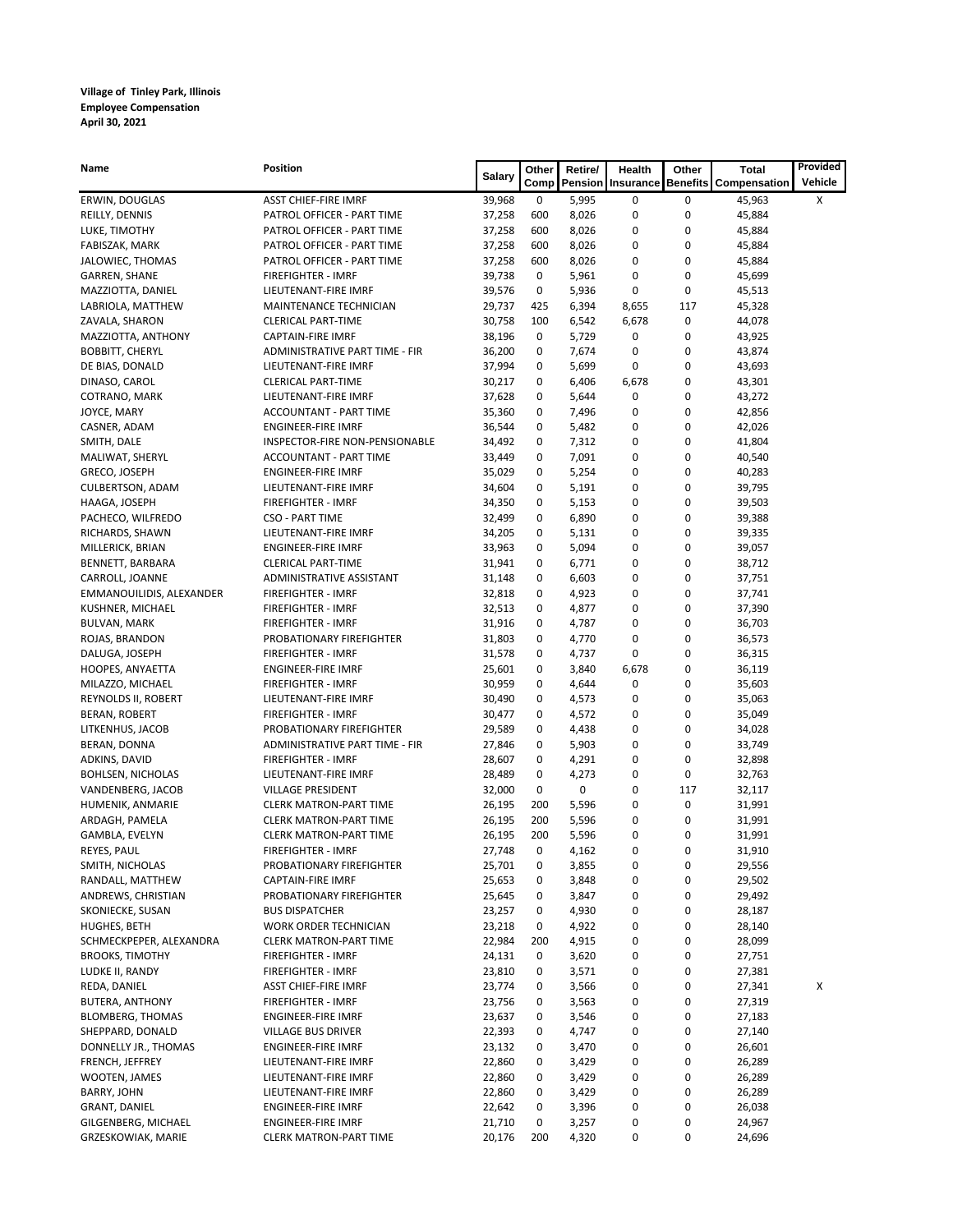| <b>Name</b>                        | <b>Position</b>                   | <b>Salary</b>    | <b>Other</b> | Retire/        | <b>Health</b>                     | Other  | <b>Total</b>        | Provided |
|------------------------------------|-----------------------------------|------------------|--------------|----------------|-----------------------------------|--------|---------------------|----------|
|                                    |                                   |                  | Comp         |                | <b>Pension Insurance Benefits</b> |        | <b>Compensation</b> | Vehicle  |
| <b>BEST, TIMOTHY</b>               | <b>ENGINEER-FIRE IMRF</b>         | 21,290           | 0            | 3,194          | 0                                 | 0      | 24,484              |          |
| ROEMER, BRADLEY                    | <b>FIREFIGHTER - IMRF</b>         | 21,248           | 0            | 3,187          | 0                                 | 0      | 24,435              |          |
| MC CARTHY, KEVIN                   | <b>SEASONAL II</b>                | 19,968           | 0            | 4,233          | 0                                 | 0      | 24,201              |          |
| SCHMECKPEPER, JANET                | <b>CLERK MATRON-PART TIME</b>     | 19,799           | 0            | 4,197          | 0                                 | 0      | 23,996              |          |
| <b>BOGUMIL, JOHN</b>               | PACE BUS DRIVER                   | 21,826           | 200          | 1,685          | 0                                 | 0      | 23,711              |          |
| ROT, LAURA                         | <b>CLERICAL PART-TIME</b>         | 19,279           | 0            | 4,087          | 0                                 | 0      | 23,366              |          |
| QUILTY JR, MICHAEL                 | <b>FIREFIGHTER - IMRF</b>         | 20,311           | 0            | 3,047          | 0                                 | 0      | 23,357              |          |
| SMULEVITZ, JOSEPH                  | <b>FIREFIGHTER - IMRF</b>         | 19,520           | 0            | 2,928          | 0                                 | 0      | 22,448              |          |
| NAGLE, JOHN                        | FIREFIGHTER - IMRF                | 19,520           | 0            | 2,928          | 0                                 | 0      | 22,448              |          |
| GRZESZKIEWICZ, STEVEN              | FIREFIGHTER - IMRF                | 19,520           | 0            | 2,928          | 0                                 | 0      | 22,448              |          |
| KUSHNER, JEFFREY                   | FIREFIGHTER - IMRF                | 19,520           | 0            | 2,928          | 0                                 | 0      | 22,448              |          |
| JOHNSON, MATTHEW                   | <b>FIREFIGHTER - IMRF</b>         | 19,520           | 0            | 2,928          | 0                                 | 0      | 22,448              |          |
| VALSECCHI, GIANNI                  | <b>FIREFIGHTER - IMRF</b>         | 19,520           | 0            | 2,928          | 0                                 | 0      | 22,448              |          |
| BELLIVEAU, MICHAEL                 | FIREFIGHTER - IMRF                | 19,520           | 0            | 2,928          | 0                                 | 0      | 22,448              |          |
| KRIVANEC, SHANE                    | FIREFIGHTER - IMRF                | 19,520           | 0            | 2,928          | 0                                 | 0      | 22,448              |          |
| FORD, FREDERICK                    | FIREFIGHTER - IMRF                | 19,520           | 0            | 2,928          | 0                                 | 0      | 22,448              |          |
| UTHE, STEVEN                       | FIREFIGHTER - IMRF                | 19,520           | 0            | 2,928          | 0                                 | 0      | 22,448              |          |
| STANTON, MICHAEL                   | <b>FIREFIGHTER - IMRF</b>         | 19,520           | 0            | 2,928          | 0                                 | 0      | 22,448              |          |
| HAJKOWICZ, ERIK                    | FIREFIGHTER - IMRF                | 19,520           | 0            | 2,928          | 0                                 | 0      | 22,448              |          |
| KRUG, CHARLES                      | FIREFIGHTER - IMRF                | 19,520           | 0            | 2,928          | 0                                 | 0      | 22,448              |          |
| NICOLAS, TRIEMSTRA                 | <b>FIREFIGHTER - IMRF</b>         | 19,520           | 0            | 2,928          | 0                                 | 0      | 22,448              |          |
| SIGNORE, SAMUEL                    | <b>CUSTODIAN - PENSIONABLE</b>    | 18,366           | 0            | 3,894          | 0                                 | 0      | 22,260              |          |
| CLEVELAND, MICHAEL                 | <b>CUSTODIAN</b>                  | 20,662           | 0            | 1,581          | 0                                 | 0      | 22,243              |          |
| THIRION, KRISTIN                   | <b>VILLAGE CLERK</b>              | 22,000           | 0            | 0              | 0                                 | 117    | 22,117              |          |
| VOLANTI, PAMELA                    | <b>CLERICAL PART-TIME</b>         | 18,226           | 0            | 3,864          | 0                                 | 0      | 22,090              |          |
| ZANTA, RYAN                        | <b>FIREFIGHTER</b>                | 18,539           | 927          | 2,462          | 0                                 | 0      | 21,929              |          |
| <b>GONZALEZ JR, HECTOR</b>         | <b>CLERICAL PART-TIME</b>         | 17,901           | 0            | 3,795          | 0                                 | 0      | 21,696              |          |
| MULLER, TYLER                      | PROBATIONARY FIREFIGHTER          | 18,760           | 0            | 2,814          | 0                                 | 0      | 21,574              |          |
| DESTEFANO, CHANDLER                | PROBATIONARY FIREFIGHTER          | 18,760           | 0            | 2,814          | 0                                 | 0      | 21,574              |          |
| ALVAREZ, ANDRES                    | PROBATIONARY FIREFIGHTER          | 18,760           | 0            | 2,814          | 0                                 | 0      | 21,574              |          |
| TESSARI, ALEXANDER                 | PROBATIONARY FIREFIGHTER          | 18,760           | 0            | 2,814          | 0                                 | 0      | 21,574              |          |
| MOOI, JESSICA                      | <b>CLERICAL PART-TIME</b>         | 17,563           | 0            | 3,723          | 0                                 | 0      | 21,286              |          |
| WINGARD, STEPHEN                   | <b>CUSTODIAN</b>                  | 19,364           | 0            | 1,481          | 0                                 | 0      | 20,845              |          |
| UNFILLED,                          | SEASONAL II                       | 16,250           | 0            | 3,445          | 0                                 | 0      | 19,695              |          |
| O'DETTE, JOSEPH                    | <b>ENGINEER-FIRE</b>              | 16,478           | 824          | 2,189          | 0                                 | 0      | 19,490              |          |
| SWARTZENTRUBER, TODD               | LIEUTENANT-FIRE IMRF              | 16,282           | 0            | 2,442          | 0                                 | 0      | 18,724              |          |
| <b>BUTTALA, JUSTICE</b>            | SEASONAL II                       | 15,093           | 0            | 3,200          | 0                                 | 0      | 18,293              |          |
| <b>BECK, MARK</b>                  | <b>VILLAGE BUS DRIVER</b>         | 15,971           | 100          | 1,229          | 0                                 | 0      | 17,300              |          |
| SEITZ, JENNIFER                    | <b>INTERN - FINANCE</b>           | 15,725           | 0            | 1,203          | 0                                 | 0      | 16,928              |          |
| PEREZ, JUAN                        | <b>CUSTODIAN</b>                  | 15,503           | 0            | 1,186          | 0                                 | 0      | 16,688              |          |
| <b>BARTLETT, MICHAEL</b>           | <b>CUSTODIAN</b>                  | 15,503           | 0            | 1,186          | 0                                 | 0      | 16,688              |          |
| PAULAS, CHARLES<br>RICHEY, WILLIAM | <b>CUSTODIAN</b><br>ENGINEER-FIRE | 15,503<br>14,084 | 0<br>704     | 1,186<br>1,871 | 0                                 | 0<br>0 | 16,688<br>16,659    |          |
| TURNER JR., WILLIAM                | <b>ENGINEER-FIRE</b>              | 12,162           | 608          | 1,615          | 0<br>0                            | 0      | 14,385              |          |
| MUELLER, MICHAEL                   | <b>TRUSTEE</b>                    | 13,000           | 0            | 0              | 0                                 | 117    | 13,117              |          |
| <b>GALANTE, DIANE</b>              | <b>TRUSTEE</b>                    | 13,000           | 0            | 0              | 0                                 | 117    | 13,117              |          |
| <b>BERG, CYNTHIA</b>               | <b>TRUSTEE</b>                    | 13,000           | 0            | 0              | 0                                 | 117    | 13,117              |          |
| GLOTZ, MICHAEL                     | <b>TRUSTEE</b>                    | 13,000           | 0            | 0              | 0                                 | 117    | 13,117              |          |
| WILLIAM, BRENNAN                   | <b>TRUSTEE</b>                    | 13,000           | 0            | 0              | 0                                 | 117    | 13,117              |          |
| BRADY, WILLIAM                     | <b>TRUSTEE</b>                    | 13,000           | 0            | 0              | 0                                 | 59     | 13,059              |          |
| FLEISCHMANN, NICHOLAS              | <b>AUXILIARY OFFICER</b>          | 11,620           | 0            | 889            | 0                                 | 0      | 12,508              |          |
| WATTS, JERRY                       | <b>ESDA PERSONNEL</b>             | 11,270           | 0            | 862            | 0                                 | 0      | 12,133              |          |
| DEUTSCHER, JOHN                    | <b>AUXILIARY OFFICER</b>          | 10,338           | 0            | 791            | 0                                 | 0      | 11,129              |          |
| <b>BURKE, MICHAEL</b>              | INTERN-MARKETING                  | 10,056           | 0            | 769            | 0                                 | 0      | 10,825              |          |
| TILLSON, CHRISTOPHER               | <b>FIREFIGHTER</b>                | 8,438            | 422          | 1,121          | 0                                 | 0      | 9,980               |          |
| MALY-POLITANO, DENISE              | <b>COMMISSION SECRETARY</b>       | 9,121            | 0            | 698            | 0                                 | 0      | 9,819               |          |
| PEDZIWIATR, STANLEY                | <b>FIREFIGHTER</b>                | 8,029            | 401          | 1,066          | 0                                 | 0      | 9,497               |          |
| OWCZARSKI, JAMES                   | INSPECTOR-FIRE (NON PENSIONABL    | 8,623            | 0            | 660            | 0                                 | 0      | 9,283               |          |
| MURRAY JR, WILLIAM                 | CAPTAIN-FIRE                      | 7,741            | 387          | 1,028          | 0                                 | 0      | 9,156               |          |
| DE NOVA, NICHOLAS                  | <b>INTERN</b>                     | 8,151            | 0            | 624            | 0                                 | 0      | 8,775               |          |
| <b>CURTIS, STEVEN</b>              | <b>FIREFIGHTER</b>                | 7,281            | 364          | 967            | 0                                 | 0      | 8,612               |          |
| PEASLEE, SEAN                      | <b>FIREFIGHTER</b>                | 7,203            | 360          | 957            | 0                                 | 0      | 8,520               |          |
| <b>BULGER, WAYNE</b>               | <b>ESDA PERSONNEL</b>             | 7,596            | 0            | 581            | 0                                 | 0      | 8,177               |          |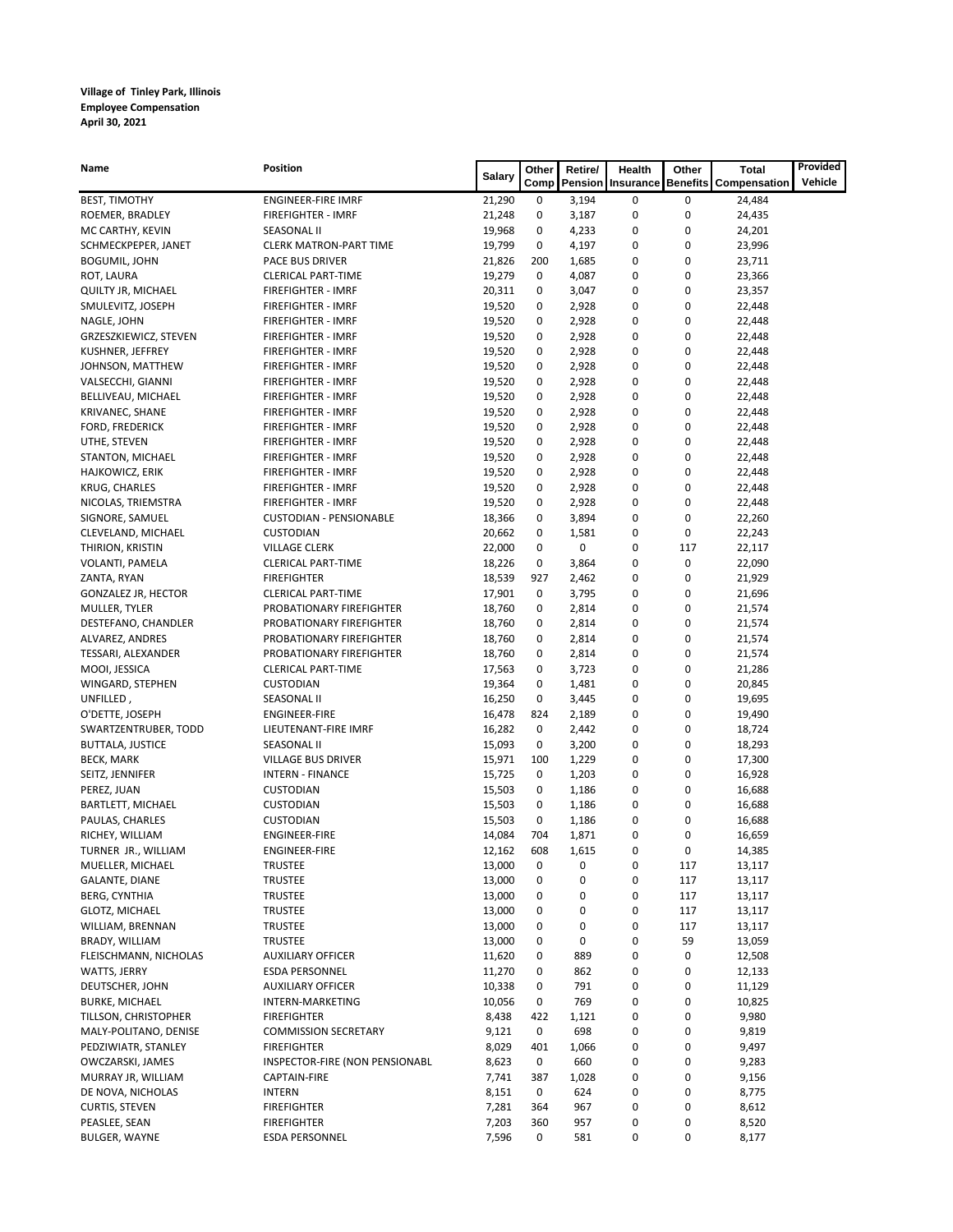| <b>Name</b>                          | <b>Position</b>                                | <b>Salary</b>  | Other       | Retire/    | <b>Health</b>            | <b>Other</b>    | <b>Total</b>        | Provided |
|--------------------------------------|------------------------------------------------|----------------|-------------|------------|--------------------------|-----------------|---------------------|----------|
|                                      |                                                |                | Comp        |            | <b>Pension Insurance</b> | <b>Benefits</b> | <b>Compensation</b> | Vehicle  |
| GALE, RICHARD                        | <b>ESDA PERSONNEL</b>                          | 7,590          | 0           | 581        | 0                        | 0               | 8,171               |          |
| <b>GOUTIS, PANAGIOTA</b>             | <b>COMMISSION SECRETARY</b>                    | 7,112          | 0           | 544        | 0                        | 0               | 7,656               |          |
| MULLER, MATTHEW                      | <b>AUXILIARY OFFICER</b>                       | 6,936          | 0           | 531        | 0                        | 0               | 7,466               |          |
| WIENCEK, JO ANN                      | <b>BUS DISPATCHER (SUBSTITUTE)</b>             | 6,890          | 0           | 527        | 0                        | 0               | 7,417               |          |
| TONRA JR., THOMAS                    | <b>ENGINEER-FIRE</b>                           | 6,227          | 311         | 827        | 0                        | 0               | 7,366               |          |
| LAZZARA, ANGELO                      | <b>ESDA PERSONNEL</b>                          | 6,691          | 0           | 512        | 0                        | 0               | 7,203               |          |
| REGAN, EILEEN                        | <b>CROSSING GUARD</b>                          | 6,520          | 75          | 505        | 0                        | 0               | 7,100               |          |
| NELSON, MARILYN                      | <b>CROSSING GUARD</b>                          | 6,360          | 75          | 492        | 0                        | 0               | 6,927               |          |
| COSTA, SUSAN                         | <b>CROSSING GUARD</b>                          | 6,360          | 75          | 492        | 0                        | 0               | 6,927               |          |
| <b>GRAY, THERESE</b>                 | <b>CROSSING GUARD</b>                          | 6,360          | 75          | 492        | 0                        | 0               | 6,927               |          |
| LYNCH, DIANE                         | <b>CROSSING GUARD</b>                          | 6,360          | 75          | 492        | 0                        | 0               | 6,927               |          |
| WYMAN, JUDITH                        | <b>CROSSING GUARD</b>                          | 6,360          | 75          | 492        | 0                        | 0               | 6,927               |          |
| KLAUS, CAROL                         | <b>CROSSING GUARD</b>                          | 6,360          | 75          | 492        | 0                        | 0               | 6,927               |          |
| GANZER, MARYANN                      | <b>CROSSING GUARD</b>                          | 6,360          | 75          | 492        | 0                        | 0               | 6,927               |          |
| <b>GROVE, JULIE</b>                  | <b>CROSSING GUARD</b>                          | 6,360          | 75          | 492        | 0                        | 0               | 6,927               |          |
| DEBUS, TAMI                          | <b>CROSSING GUARD</b>                          | 6,360          | 75          | 492        | 0                        | 0               | 6,927               |          |
| GIANCARLO, GAIL                      | <b>CROSSING GUARD</b>                          | 6,360          | 75          | 492        | 0                        | 0               | 6,927               |          |
| <b>GREEN, MARY KAYE</b>              | <b>CROSSING GUARD</b>                          | 6,360          | 75          | 492        | 0                        | 0               | 6,927               |          |
| ZALEWSKI, LAURA                      | <b>CROSSING GUARD</b>                          | 6,360          | 75          | 492        | 0                        | 0               | 6,927               |          |
| SERAFIN, DONNA                       | <b>CROSSING GUARD</b>                          | 6,360          | 75          | 492        | 0                        | 0               | 6,927               |          |
| GIANCARLO, DENNIS<br>FINLEY, BARBARA | <b>CROSSING GUARD</b>                          | 6,360          | 75<br>75    | 492<br>492 | 0                        | 0               | 6,927               |          |
| ANDREWS, MAUREEN                     | <b>CROSSING GUARD</b><br><b>CROSSING GUARD</b> | 6,360<br>6,360 | 75          | 492        | 0<br>0                   | 0<br>0          | 6,927<br>6,927      |          |
| GRENDA, MARY                         | <b>CROSSING GUARD</b>                          | 6,360          | 75          | 492        | 0                        | 0               | 6,927               |          |
| HERALD, THERESA                      | <b>CROSSING GUARD</b>                          | 6,360          | 75          | 492        | 0                        | 0               | 6,927               |          |
| ROBISON, ANNE                        | <b>CROSSING GUARD</b>                          | 6,360          | 75          | 492        | 0                        | 0               | 6,927               |          |
| ROBSON, DEBORAH                      | <b>CROSSING GUARD</b>                          | 6,360          | 75          | 492        | 0                        | 0               | 6,927               |          |
| KEBLUSEK, LADD                       | <b>CROSSING GUARD</b>                          | 6,360          | 75          | 492        | 0                        | 0               | 6,927               |          |
| MAGER, BONNIE                        | <b>CROSSING GUARD</b>                          | 6,360          | 75          | 492        | 0                        | 0               | 6,927               |          |
| DYKHUIZEN, JOANNE                    | <b>CROSSING GUARD</b>                          | 6,360          | 75          | 492        | 0                        | 0               | 6,927               |          |
| ZANTA, MATTHEW                       | <b>FIREFIGHTER</b>                             | 5,666          | 283         | 753        | 0                        | 0               | 6,702               |          |
| FRYDRYCH, MICHAEL                    | <b>ESDA PERSONNEL</b>                          | 6,200          | $\mathbf 0$ | 474        | 0                        | 0               | 6,674               |          |
| VELDMAN, MARY                        | <b>CROSSING GUARD</b>                          | 5,492          | 75          | 426        | 0                        | 0               | 5,993               |          |
| DZIEKAN, THOMAS                      | <b>FIREFIGHTER</b>                             | 5,056          | 253         | 672        | 0                        | 0               | 5,980               |          |
| THOMAS, JENNIFER                     | <b>CROSSING GUARD</b>                          | 5,293          | 75          | 411        | 0                        | 0               | 5,779               |          |
| <b>BUESCHER, LINDA</b>               | <b>CROSSING GUARD</b>                          | 5,293          | 75          | 411        | 0                        | 0               | 5,779               |          |
| HERALD, CAITLIN                      | <b>CROSSING GUARD</b>                          | 5,293          | 75          | 411        | 0                        | 0               | 5,779               |          |
| KRAFCISIN, BRIAN                     | <b>AUXILIARY OFFICER</b>                       | 5,334          | 0           | 408        | 0                        | 0               | 5,742               |          |
| TYSSEN, ROXANE                       | <b>COMMISSION SECRETARY</b>                    | 5,121          | 0           | 392        | 0                        | 0               | 5,512               |          |
| GUDYKA, BRYAN                        | LIEUTENANT-FIRE                                | 4,652          | 233         | 618        | 0                        | 0               | 5,503               |          |
| MCKENZIE, MARK                       | <b>AUXILIARY OFFICER</b>                       | 5,020          | 0           | 384        | 0                        | 0               | 5,404               |          |
| PESTLIN, NORMAN                      | <b>COMMISSION SECRETARY</b>                    | 4,996          | 0           | 382        | 0                        | 0               | 5,378               |          |
| MERCADO, DAWNDRIA                    | <b>AUXILIARY OFFICER</b>                       | 4,945          | 0           | 378        | 0                        | 0               | 5,323               |          |
| WERR, LEO                            | <b>AUXILIARY OFFICER</b>                       | 4,620          | 0           | 353        | 0                        | 0               | 4,974               |          |
| LEWIS, JOHN                          | <b>AUXILIARY OFFICER</b>                       | 4,325          | 0           | 331        | 0                        | 0               | 4,656               |          |
| FLEISCHMANN, CHRISTOPHER             | <b>AUXILIARY OFFICER</b>                       | 4,321          | 0           | 331        | 0                        | 0               | 4,652               |          |
| O'SULLIVAN, THOMAS D                 | SCADA ENGINEER - PART-TIME                     | 3,620          | 0           | 767        | 0                        | 0               | 4,387               |          |
| JOHNSON, PATRICIA                    | <b>CROSSING GUARD</b>                          | 3,973          | 75          | 310        | 0                        | 0               | 4,357               |          |
| SULIKOWSKI, KAREN                    | <b>CROSSING GUARD</b>                          | 3,973          | 75          | 310        | 0                        | 0               | 4,357               |          |
| UNFILLED,                            | <b>CROSSING GUARD</b>                          | 3,973          | 75          | 310        | 0                        | 0               | 4,357               |          |
| UNFILLED,                            | <b>CROSSING GUARD</b>                          | 3,973          | 75          | 310        | 0                        | 0               | 4,357               |          |
| UNFILLED,                            | <b>CROSSING GUARD</b>                          | 3,973          | 75          | 310        | 0                        | 0               | 4,357               |          |
| WERR, JOHN                           | <b>AUXILIARY OFFICER</b>                       | 3,989          | 0           | 305        | 0                        | 0               | 4,294               |          |
| FABISZAK, THERESA                    | <b>CCTV OPERATOR</b>                           | 3,556          | 0           | 272        | 0                        | 0               | 3,828               |          |
| MC KAY, DONALD                       | <b>CCTV OPERATOR</b>                           | 3,556          | 0           | 272        | 0                        | 0               | 3,828               |          |
| HOHMAN, LUKE                         | <b>AUXILIARY OFFICER</b>                       | 3,541          | 0           | 271        | 0                        | 0               | 3,812               |          |
| ESPARZA, LUKE                        | <b>AUXILIARY OFFICER</b>                       | 3,324          | 0           | 254        | 0                        | 0               | 3,578               |          |
| HOULIHAN, MICHAEL                    | <b>AUXILIARY OFFICER</b>                       | 3,287          | 0           | 251        | 0                        | 0               | 3,538               |          |
| MANTA, LEO                           | <b>AUXILIARY OFFICER</b>                       | 3,283          | 0           | 251        | 0                        | 0               | 3,534               |          |
| DANIEL, JAMES                        | <b>FIREFIGHTER</b>                             | 2,625          | 131         | 349        | 0                        | 0               | 3,105               |          |
| OFTEDAHL, BRETT                      | <b>ENGINEER-FIRE</b>                           | 2,475          | 124         | 329        | 0                        | 0               | 2,927               |          |
| ESPARZA, CODY                        | <b>AUXILIARY OFFICER</b>                       | 2,719          | 0           | 208        | 0                        | 0               | 2,927               |          |
| CONGREVE, KATHLEEN                   | <b>COMMISSION SECRETARY</b>                    | 2,667          | 0           | 204        | 0                        | 0               | 2,871               |          |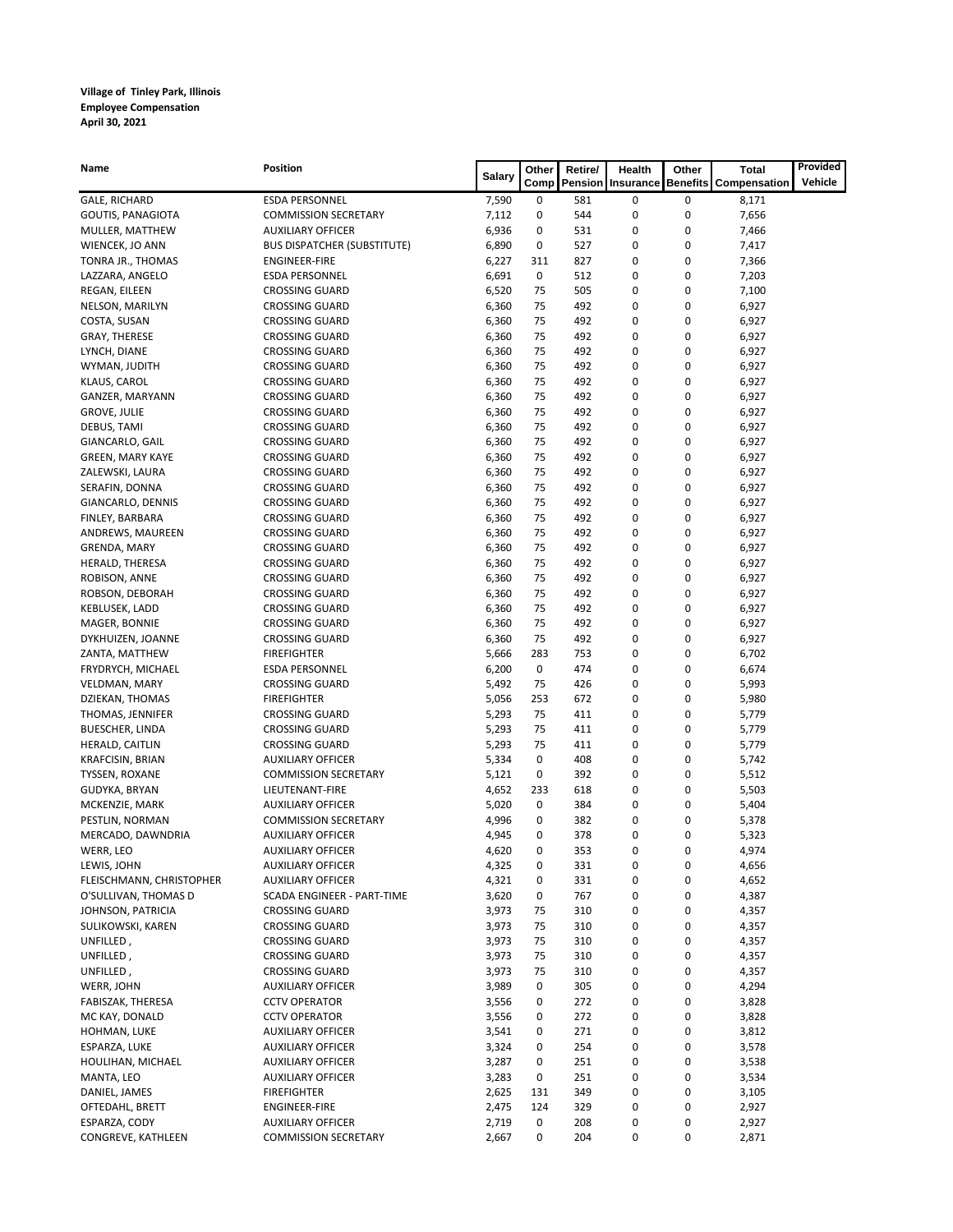| <b>Name</b>              | <b>Position</b>          | <b>Salary</b> | Other    | Retire/ | <b>Health</b> | Other    | <b>Total</b>                                         | Provided<br>Vehicle |
|--------------------------|--------------------------|---------------|----------|---------|---------------|----------|------------------------------------------------------|---------------------|
|                          |                          |               |          |         |               |          | Comp   Pension   Insurance   Benefits   Compensation |                     |
| WILLIAMS, LISA           | <b>BUS DISPATCHER</b>    | 2,650         | 0        | 203     | 0             | 0        | 2,853                                                |                     |
| SCHUTTER, JAKE           | <b>AUXILIARY OFFICER</b> | 2,555         | 0        | 195     | 0             | 0        | 2,750                                                |                     |
| KOWALCZYK, PAUL          | <b>AUXILIARY OFFICER</b> | 2,469         | 0        | 189     | 0             | 0        | 2,658                                                |                     |
| MARSHALL, CHASE          | <b>AUXILIARY OFFICER</b> | 2,017         | 0        | 154     | 0             | 0        | 2,171                                                |                     |
| <b>BARAJAS, JOHN</b>     | <b>ESDA PERSONNEL</b>    | 1,803         | 0        | 138     | 0             | 0        | 1,941                                                |                     |
| KOPYCINSKI, MICHAEL      | <b>ENGINEER-FIRE</b>     | 1,022         | 51       | 136     | 0             | 0        | 1,209                                                |                     |
| <b>KERN, MARTIN</b>      | <b>ESDA PERSONNEL</b>    | 1,046         | 0        | 80      | 0             | 0        | 1,125                                                |                     |
| LYNCH, JEFFREY           | <b>ESDA PERSONNEL</b>    | 1,046         | 0        | 80      | 0             | 0        | 1,125                                                |                     |
| MICHALEC, JANICE         | <b>ESDA PERSONNEL</b>    | 1,046         | 0        | 80      | 0             | 0        | 1,125                                                |                     |
| ROBISON, DANIEL          | <b>ESDA PERSONNEL</b>    | 1,046         | 0        | 80      | 0             | 0        | 1,125                                                |                     |
| DRIES, ERIC              | <b>ESDA PERSONNEL</b>    | 1,046         | 0        | 80      | 0             | 0        | 1,125                                                |                     |
| CAREY, SEAN              | <b>ESDA PERSONNEL</b>    | 1,046         | 0        | 80      | 0             | 0        | 1,125                                                |                     |
| PRUSAK, MATTHEW          | INTERN-VIDEOGRAPHER      | 1,000         | 0        | 77      | 0             | 0        | 1,077                                                |                     |
| STONE, JONATHAN          | INTERN-VIDEOGRAPHER      | 1,000         | 0        | 77      | 0             | 0        | 1,077                                                |                     |
| <b>BONKOWSKI, JEROME</b> | <b>ESDA PERSONNEL</b>    | 747           | 0        | 57      | 0             | 0        | 804                                                  |                     |
| <b>KELLEY, JOHN</b>      | <b>ESDA PERSONNEL</b>    | 418           | $\Omega$ | 32      | 0             | $\Omega$ | 450                                                  |                     |
| RYGULA, JAMES            | <b>FIREFIGHTER</b>       | 239           | 12       | 32      | 0             | 0        | 283                                                  |                     |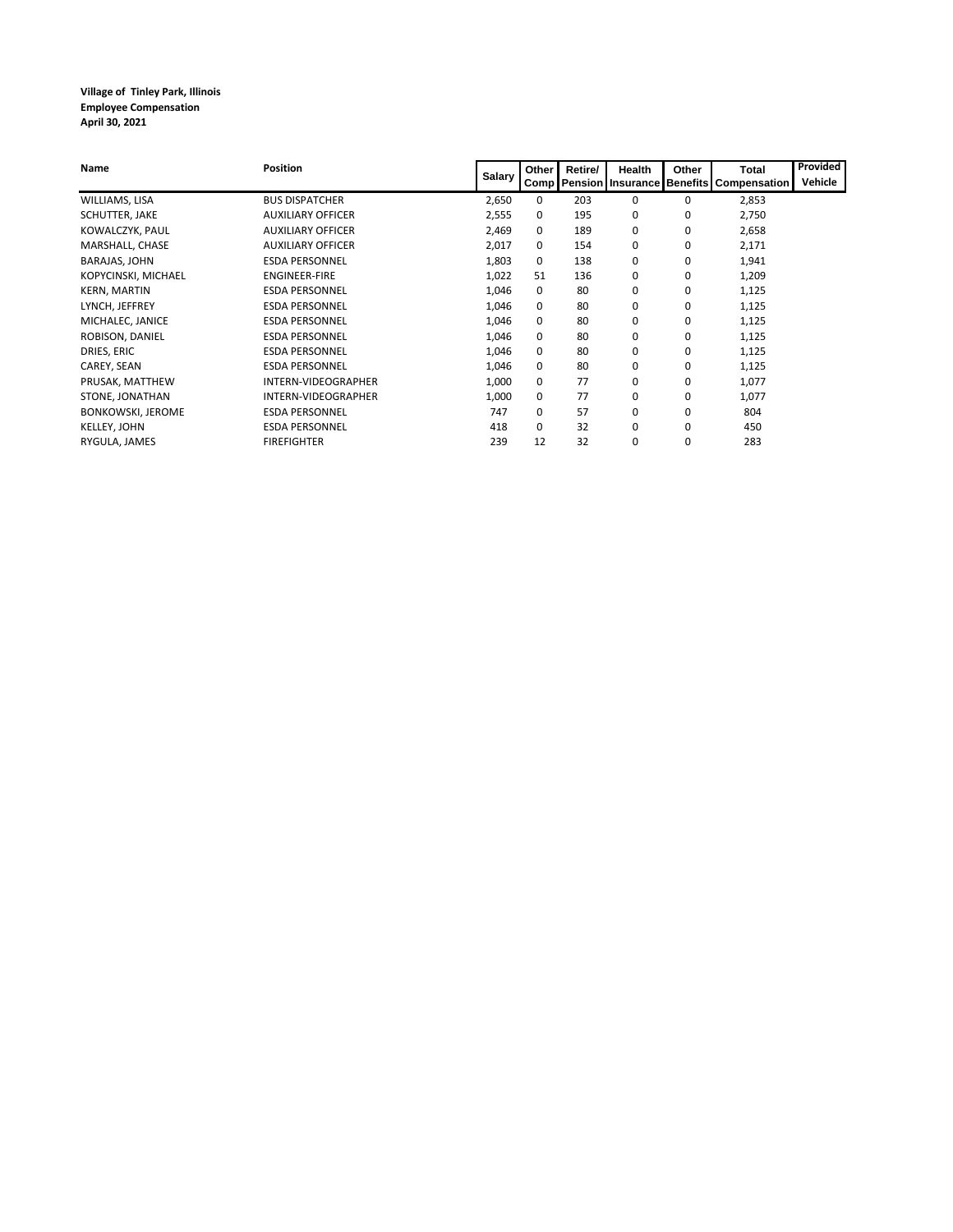### **Tinley Park Public Library Employee Compensation April 30, 2021**

| Name                                   | <b>Position</b>                                              | <b>Salary</b>    | Other       | Retire/        | <b>Health</b>       | Other    | <b>Total</b>                 | Provided |
|----------------------------------------|--------------------------------------------------------------|------------------|-------------|----------------|---------------------|----------|------------------------------|----------|
|                                        |                                                              |                  | <b>Comp</b> |                | Pension   Insurance |          | <b>Benefits Compensation</b> | Vehicle  |
| WOLFF, RICHARD                         | LIBRARY ADMINISTRATOR                                        | 134,077          | 0           | 28,424         | 0                   | 0        | 162,501                      |          |
| O'DWYER, PATRICK                       | <b>FACILITIES MANAGER</b>                                    | 92,186           | 0           | 19,543         | 12,346              | 99       | 124,174                      |          |
| MUSIL, ZACHARY                         | LIBRARY ASST ADMINISTRATOR                                   | 84,302           | 0           | 17,872         | 15,152              | 99       | 117,425                      |          |
| KLAIN, PAUL                            | ADULT SERVICES LIBRARIAN                                     | 71,781           | 0           | 15,218         | 18,330              | 65       | 105,392                      |          |
| WILLIAMS, LYNETTE                      | <b>BUSINESS OFFICE MGR-BEN COR</b>                           | 63,877           | 0           | 13,542         | 23,442              | 99       | 100,960                      |          |
| PYRZYNSKI, MARYANN                     | <b>CIRCULATION SERVICES MANAGER</b>                          | 67,912           | 0           | 14,397         | 15,789              | 99       | 98,198                       |          |
| REED, KERRY                            | YOUTH SERVICES MANAGER                                       | 73,757           | 0           | 15,636         | 7,693               | 99       | 97,186                       |          |
| LOWE, JENNIFER                         | YOUNG ADULT LIBRARIAN                                        | 67,704           | 0           | 14,353         | 12,346              | 99       | 94,502                       |          |
| FAULKNER, BETH                         | ADULT SERVICES LIBRARIAN                                     | 67,829           | 0           | 14,380         | 11,847              | 65       | 94,120                       |          |
| ANHALT, JOY                            | TECHNICAL SERVICES MANAGER                                   | 70,970           | 0           | 15,046         | 7,693               | 99       | 93,808                       |          |
| SCHROEDER, SARAH                       | MARKETING & PUBLIC RELATIONS M                               | 62,774           | 0           | 13,308         | 15,152              | 99       | 91,333                       |          |
| HOWARD, KRISTINA                       | ADULT REFERENCE MANAGER                                      | 68,640           | 0           | 14,552         | 7,693               | 99       | 90,984                       |          |
| ZUKOSKI, PAMELA                        | PROGRAMMING & OUTREACH MANAGER                               | 61,984           | 0           | 13,141         | 12,346              | 99       | 87,569                       |          |
| AHMAD, RAKHSHANDA                      | YOUTH SERVICES ASSISTANT                                     | 48,027           | 0           | 10,182         | 23,442              | 99       | 81,751                       |          |
| FERRINI, DOUGLAS                       | ADULT SERVICES LIBRARIAN                                     | 53,830           | 0           | 11,412         | 15,152              | 99       | 80,493                       |          |
| FORTO-WHITEMILLER, ROSEMARIE           | ADULT SERVICES LIBRARIAN                                     | 52,520           | 0           | 11,134         | 15,789              | 99       | 79,543                       |          |
| BABJAK, WENDY                          | MARKETING & ADULT PROGRAM COOR                               | 46,550           | 0           | 9,869          | 18,330              | 99       | 74,848                       |          |
| PELCZARSKI, CLARICE                    | YOUNG ADULT LIBRARIAN                                        | 54,746           | 0           | 11,606         | 7,693               | 99       | 74,144                       |          |
| SERAFINO, TRACY                        | <b>CIRCULATION ASSISTANT</b>                                 | 45,885           | 0           | 9,728          | 15,789              | 99       | 71,501                       |          |
| LILLY, JENNIFER                        | <b>BUSINESS OFFICE ASSISTANT</b>                             | 46,134           | 0           | 9,780          | 15,152              | 99       | 71,166                       |          |
| DOSTAL, GRAHAM                         | LEARNING & TECHNOLOGY SRVC COO                               | 58,698           | 0           | 12,444         | 0                   | 0        | 71,141                       |          |
| PARKER, TERRENCE                       | ADULT SERVICES LIBRARIAN                                     | 51,730           | 0           | 10,967         | 6,009               | 0        | 68,705                       |          |
| <b>BEAUCHAMP, SHARON</b>               | <b>ACQUISITIONS CLERK</b>                                    | 42,723           | 0           | 9,057          | 15,789              | 99       | 67,669                       |          |
| KONRATH, JOANNE                        | TECHNICAL SERVICES CLERK                                     | 41,870           | 0           | 8,877          | 15,789              | 99       | 66,635                       |          |
| SERAFINO, ROBERT                       | <b>FACILITIES ASSISTANT</b>                                  | 53,622           | 0           | 11,368         | 0                   | 0        | 64,990                       |          |
| ZULEVIC, VALERIE                       | YOUTH SERVICES ASSISTANT                                     | 50,918           | 0           | 10,795         | 0                   | 0        | 61,713                       |          |
| PALYS, KEVIN                           | <b>GRAPHICS DESIGNER</b>                                     | 42,058           | 0           | 8,916          | 7,693               | 99       | 58,766                       |          |
| MC CABE, KATHRYN                       | <b>CIRCULATION ASSISTANT</b>                                 | 38,917           | 0           | 8,250          | 6,009               | 99       | 53,275                       |          |
| SKAU, AMY                              | <b>BOOKMOBILE CLERK</b>                                      | 32,323           | 0           | 6,853          | 7,693               | 99       | 46,968                       |          |
| BAILEY, KYLE                           | COMPUTER ASSISTANT - FULL-TIME                               | 32,085           | 0           | 6,802          | 7,693               | 99       | 46,680                       |          |
| LEYVA, SHANNON                         | <b>CIRCULATION CLERK</b>                                     | 28,475           | 0           | 6,037          | 7,693               | 99       | 42,304                       |          |
| MORRISON, CANDICE                      | TECHNICAL SERVICES CLERK                                     | 34,112           | 0           | 7,232          | 0                   | 0        | 41,344                       |          |
| KANJO, JULIE                           | YOUTH SERVICES ASSISTANT                                     | 30,794           | 0           | 6,528          | 0                   | 0        | 37,322                       |          |
| PALMERA, VIRGINIA                      | <b>ILL CLERK</b>                                             | 23,993           | 0           | 5,086          | 6,678               | 0        | 35,757                       |          |
| JAWOR, DENISE                          | <b>CIRCULATION ASSISTANT</b><br><b>CIRCULATION ASSISTANT</b> | 28,146           | 0           | 5,967          | 0                   | 0        | 34,112                       |          |
| KELLY DONOVAN, LINDA                   |                                                              | 26,959           | 0           | 5,715          | 0                   | 0        | 32,675                       |          |
| <b>CURTIS, YVETTE</b><br>KANE, TIFFANY | YOUTH SERVICES ASSISTANT<br>YOUTH SERVICES ASSISTANT         | 26,279<br>26,143 | 0<br>0      | 5,571<br>5,542 | 0<br>0              | 0<br>0   | 31,850<br>31,685             |          |
| PATTERSON, LISA                        | REFERENCE ASSISTANT                                          | 25,763           | 0           | 5,462          |                     | 0        | 31,225                       |          |
| LEWIS, ALYSSA                          | REFERENCE LIBRARIAN                                          | 25,019           | 0           | 5,304          | 0<br>0              | 0        | 30,322                       |          |
| HERRING, MICHELLE                      | REFERENCE ASSISTANT                                          | 22,275           | 0           | 4,722          | 0                   | 0        | 26,997                       |          |
| PALYS, KAREN                           | TECHNICAL SERVICES CLERK                                     | 21,253           | 0           | 4,506          | 0                   | 0        | 25,759                       |          |
| TUCKER, JOHN                           | LIBRARY CLERK II                                             | 20,315           | 0           | 4,307          | 0                   | 0        | 24,621                       |          |
| PARISI, ELLEN                          | <b>CIRCULATION ASSISTANT</b>                                 | 19,875           | $\mathbf 0$ | 4,213          | 0                   | 0        | 24,088                       |          |
| MORRIS, MARGARET                       | <b>BOOKMOBILE CLERK</b>                                      | 19,319           | 0           | 1,478          | 0                   | 0        | 20,797                       |          |
| CONCANNON, JEAN                        | <b>CIRCULATION CLERK</b>                                     | 16,435           | 0           | 3,484          | 0                   | 0        | 19,919                       |          |
| RAUCH, CINDY                           | REFERENCE LIBRARIAN                                          | 17,776           | 0           | 1,360          | 0                   | 0        | 19,135                       |          |
| HORVATH, JOELLYN                       | YOUTH SERVICES ASSISTANT                                     | 16,113           | 0           | 1,233          | 0                   | 0        | 17,346                       |          |
| DELLAMANO, JACQUELINE                  | YOUTH SERVICES ASSISTANT                                     | 15,937           | 0           | 1,219          | 0                   | 0        | 17,156                       |          |
| KILGORE, KATHLEEN                      | YOUTH SERVICES ASSISTANT                                     | 15,242           | 0           | 1,166          | 0                   | 0        | 16,408                       |          |
| HAMILTON, JEFFERY                      | <b>SHELVER</b>                                               | 12,771           | 0           | 2,707          | 0                   | 0        | 15,478                       |          |
| <b>BUSZ, SUSAN</b>                     | LIBRARY CLERK II                                             | 12,463           | 0           | 2,642          | 0                   | 0        | 15,106                       |          |
| LUKICH, AMY                            | YOUTH SERVICES ASSISTANT                                     | 12,888           | 0           | 986            | 0                   | 0        | 13,874                       |          |
| RENKEN, JENNIFER                       | REFERENCE ASSISTANT                                          | 12,020           | 0           | 920            | 0                   | 0        | 12,940                       |          |
| <b>BUCKLEY, MARGARET</b>               | REFERENCE LIBRARIAN                                          | 11,408           | 0           | 873            | 0                   | 0        | 12,280                       |          |
| HALLAHAN, BENITA                       | <b>SHELVER</b>                                               | 11,374           | 0           | 870            | 0                   | 0        | 12,244                       |          |
| MORRISON, EMILY                        | <b>SHELVER</b>                                               | 10,549           | 0           | 807            | 0                   | 0        | 11,356                       |          |
| MORMANN, RAYMOND                       | MAINTENANCE ASSISTANT                                        | 10,220           | 0           | 782            | 0                   | 0        | 11,002                       |          |
| KUNA-KULLMAN, JULIE                    | <b>CIRCULATION CLERK</b>                                     | 10,057           | 0           | 769            | 0                   | 0        | 10,826                       |          |
| DONOVAN, SEAN                          | COMPUTER ASSISTANT - PART-TIME                               | 9,841            | $\mathbf 0$ | 753            | 0                   | 0        | 10,594                       |          |
| MATHERS, CATHRYN                       | COMPUTER ASSISTANT - PART-TIME                               | 9,812            | 0           | 751            | 0                   | $\Omega$ | 10,563                       |          |
| ABRAHAM, JOSEPH                        | MAINTENANCE ASSISTANT                                        | 9,541            | 0           | 730            | 0                   | 0        | 10,271                       |          |
| CARROLL, KRISTINE                      | SHELVER                                                      | 9,160            | 0           | 701            | $\pmb{0}$           | 0        | 9,860                        |          |